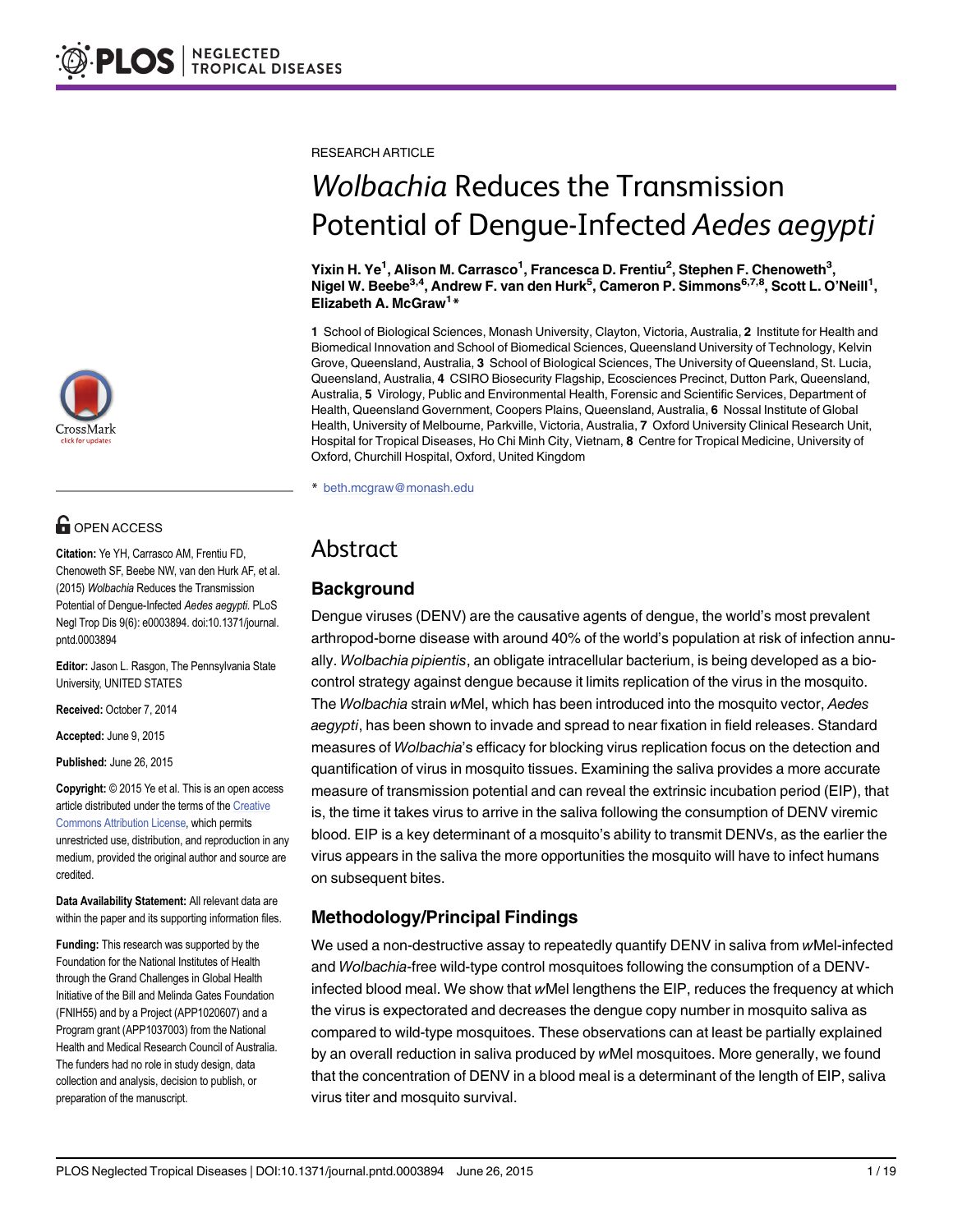<span id="page-1-0"></span>Competing Interests: The authors have declared that no competing interests exist.

#### Conclusions/Significance

The saliva-based traits reported here offer more disease-relevant measures of Wolbachia's effects on the vector and the virus. The lengthening of EIP highlights another means, in addition to the reduction of infection frequencies and DENV titers in mosquitoes, by which Wolbachia should operate to reduce DENV transmission in the field.

## Author Summary

Dengue is endemic in more than 100 countries and is transmitted by the mosquito Aedes aegypti. The use of the symbiotic bacterium Wolbachia has become a potential biocontrol approach against dengue virus for two reasons. First, Wolbachia spreads rapidly through populations by manipulating host reproduction to its advantage. Second, Wolbachia limits viral replication in the mosquito by competing with the virus for essential host resources. Following field release in Cairns, Australia in 2011, the wMel strain of Wolbachia has successfully invaded wild mosquito populations, infecting nearly all individuals. To test whether limited dengue replication in wMel mosquitoes translates to a reduction in dengue transmission potential, we used a non-destructive assay to repeatedly quantify dengue virus in mosquito saliva. We found that wMel significantly delayed the time it took for mosquito saliva to become infectious, reduced the frequency of dengue virus that was expectorated by mosquitoes and lowered the virus titer in mosquito saliva. We also showed that wMel infection suppresses saliva production in mosquitoes that may, in part, explain our findings. The saliva-based nature of the work provides a more accurate assessment of Wolbachia's ability to limit disease transmission and suggests that Wolbachia may have positive impacts on transmission not only by reducing the number of infectious mosquitoes in a population but also delaying the arrival of virus in the saliva.

## Introduction

Dengue fever is caused by an RNA virus belonging to the genus Flavivirus and is primarily vectored by the mosquito Aedes aegypti. Dengue viruses (DENVs) causes a spectrum of symptoms ranging from a mild fever to the life-threatening dengue shock syndrome  $[1-4]$  $[1-4]$  $[1-4]$  and collectively has become the most prevalent arthropod-borne viruses affecting humans today [\[5,6](#page-16-0)]. The geographic range of dengue is increasing largely due to human population growth and urbanization, especially in tropical and subtropical regions [\[2\]](#page-16-0). Approximately 390 million people from over 100 countries are estimated to contract dengue annually  $[7]$  $[7]$  $[7]$ . The suboptimal efficacy of a tetravalent dengue vaccine in recent phase IIb and phase III trials, and increasing insecticide resistance in mosquito populations has highlighted the urgent need to develop other alternative strategies to lessen the burden of this disease  $[8-10]$  $[8-10]$  $[8-10]$ .

The use of the obligate endosymbiont Wolbachia pipientis has become a promising novel strategy to control dengue [[9\]](#page-16-0). Wolbachia is a maternally inherited intracellular bacterium that is naturally found in a wide range of arthropod species including  $\sim$ 40% of all insect species [\[11](#page-16-0)]. Wolbachia is best known for its ability to induce diverse reproductive abnormalities in its hosts that result in its spread through invertebrate host populations [[12](#page-16-0)]. A. *aegypti* does not carry Wolbachia naturally but has been stably transinfected with the bacterium  $[13-15]$  $[13-15]$  $[13-15]$ . In both semi-field cage experiments and more recently in field sites in Cairns, Australia, the wMel strain of Wolbachia has successfully invaded natural populations of A. aegypti, risen to near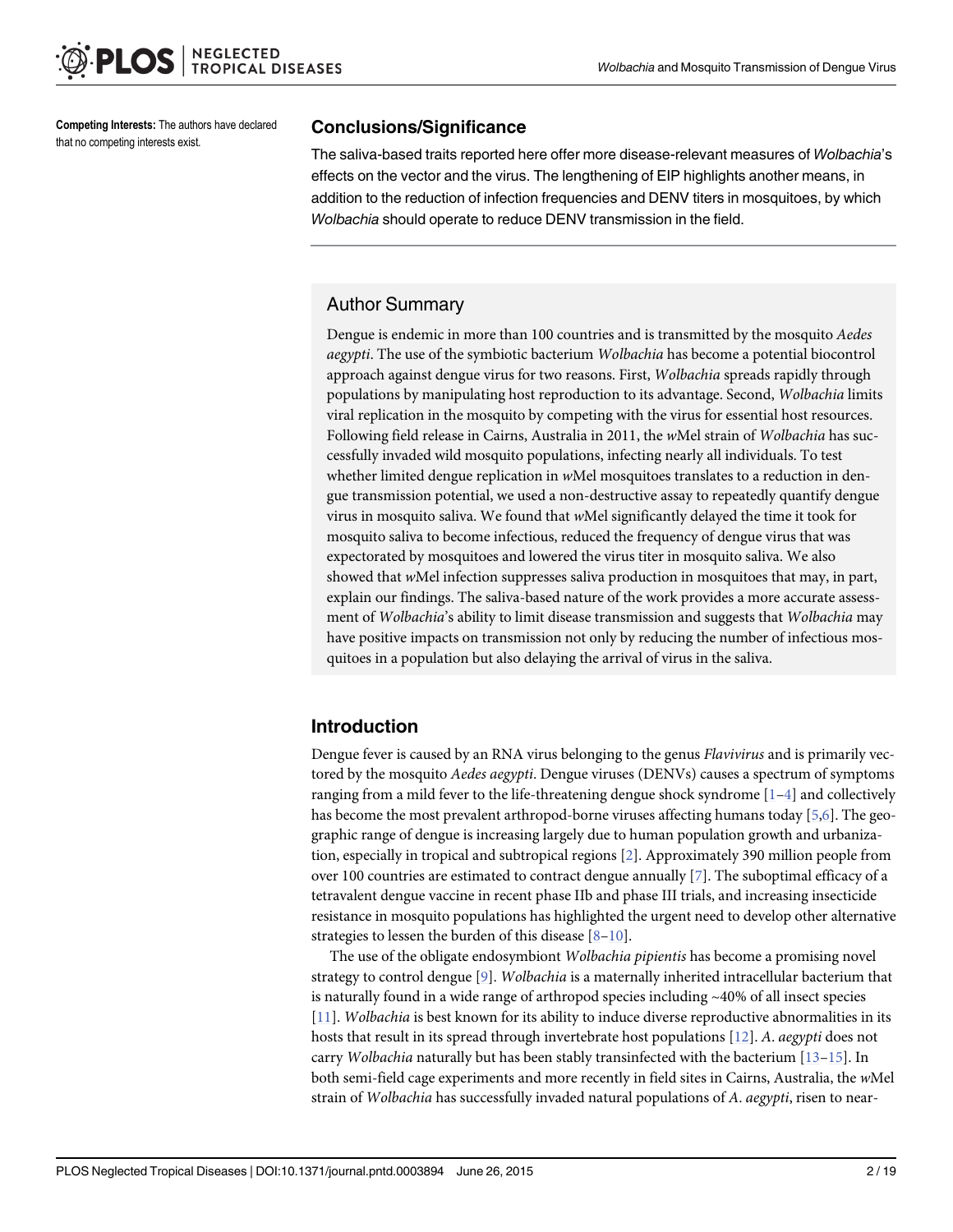<span id="page-2-0"></span>fixation within a few months of release and remained established in those sites unaided [\[15,16\]](#page-16-0). In laboratory studies, Wolbachia infection in Aedes and Anopheles mosquitoes has been shown to interfere with replication of a broad range of pathogens including viruses, filarial nematodes, bacteria and malaria parasites  $[17-20]$  $[17-20]$  $[17-20]$  $[17-20]$ . However, there are exceptions to this Wolbachia–mediated antiviral property. For example, contrary to most systems, Wolbachia infection in a Culex species enhanced rather than inhibited West Nile virus infection [[21\]](#page-16-0). The mechanism(s) underlying Wolbachia's antiviral properties in the mosquito A. aegypti are only partially understood. It has been shown that Wolbachia primes the innate immune system of the symbiont [[17](#page-16-0),[22](#page-16-0)], competes for host resources critical for viruses [\[23](#page-16-0)] and manipulates the host viral defense pathways such as the microRNA pathway [[24](#page-17-0)]. In laboratory-reared strains of wMel infected mosquitoes captured from field release regions, this antiviral activity, as measured by reduced infectivity of mosquitoes and reduced viral titers in tissues, remained strong even one year after field deployment [\[25\]](#page-17-0). This evidence bodes well for the long-term stability of the Wolbachia-based biocontrol effect against DENV. What remains is to test the ability of Wolbachia-infected mosquitoes to reduce transmission of human disease in a dengue endemic region. Such trials are currently underway in Vietnam and Indonesia [\[9](#page-16-0)].

Vectorial capacity, that is a quantitative measure of the efficiency of a vector-borne disease's transmission, is determined by several factors including vector density, probability of a vector biting a human, vector competence, extrinsic incubation period (EIP), and longevity [\[26,27\]](#page-17-0). EIP is the viral incubation period or delay between when a mosquito imbibes a dengue-infected blood meal and when the mosquito is capable of transmitting the virus to another individual. During the EIP, the virus must infect and escape the midgut, disseminate to the mosquito hemocoel and finally infect the salivary glands where it may be secreted into the saliva. EIP is a critical factor epidemiologically, as the earlier a pathogen is secreted through the saliva, the more humans the vector has the potential to infect over its lifespan [\[27\]](#page-17-0). This is particularly the case for A. aegypti as it tends to acquire multiple blood meals during a single gonotrophic cycle every 1–2 days [[28](#page-17-0)]. Without a small animal model, the best proxy for infectiousness of the mosquito is the detection of the virus in mosquito saliva [[29](#page-17-0)].

Measuring the transmission potential of mosquitoes is technically difficult due largely to the uncertainty of when a mosquito may feed and the small volume that mosquito salivate. Using a forced salivation method on pooled samples, wMel-infected mosquitoes were shown to be less likely to expectorate saliva-containing DENV compared to wild-type (WT) mosquitoes [[15\]](#page-16-0) at 14 days post-infection (DPI). Here we use a non-destructive method to repeatedly sample pools of DENV-infected mosquitoes to assess the effect of wMel on the EIP of mosquitoes recaptured from the Wolbachia release site in Cairns, Australia. Our work demonstrates that wMel induces a delay in virus arrival in mosquito saliva. In addition, we show that wMel reduces the frequency that DENV can be detected in the saliva as well as its titer. Lastly, this study reveals that higher titers of DENV in the blood meal lead to shorter EIP, higher saliva DENV titers and reduced survival of the mosquitoes.

## Methods

#### **Mosquitoes**

Two populations of mosquitoes were used in this study. WT mosquito (not infected with Wolbachia) eggs routinely collected from ovitraps outside the Wolbachia release zone in Cairns, Australia. wMel-infected (wMel.F) mosquito eggs were collected from Wolbachia release zone in mid 2012. A. aegypti species identification was based on specific morphological characteristics. All mosquitoes were screened for Wolbachia infection using qPCR [[16](#page-16-0)]. To retain genetic diversity all WT mosquitoes were used within 4 generations of the field. To prevent drift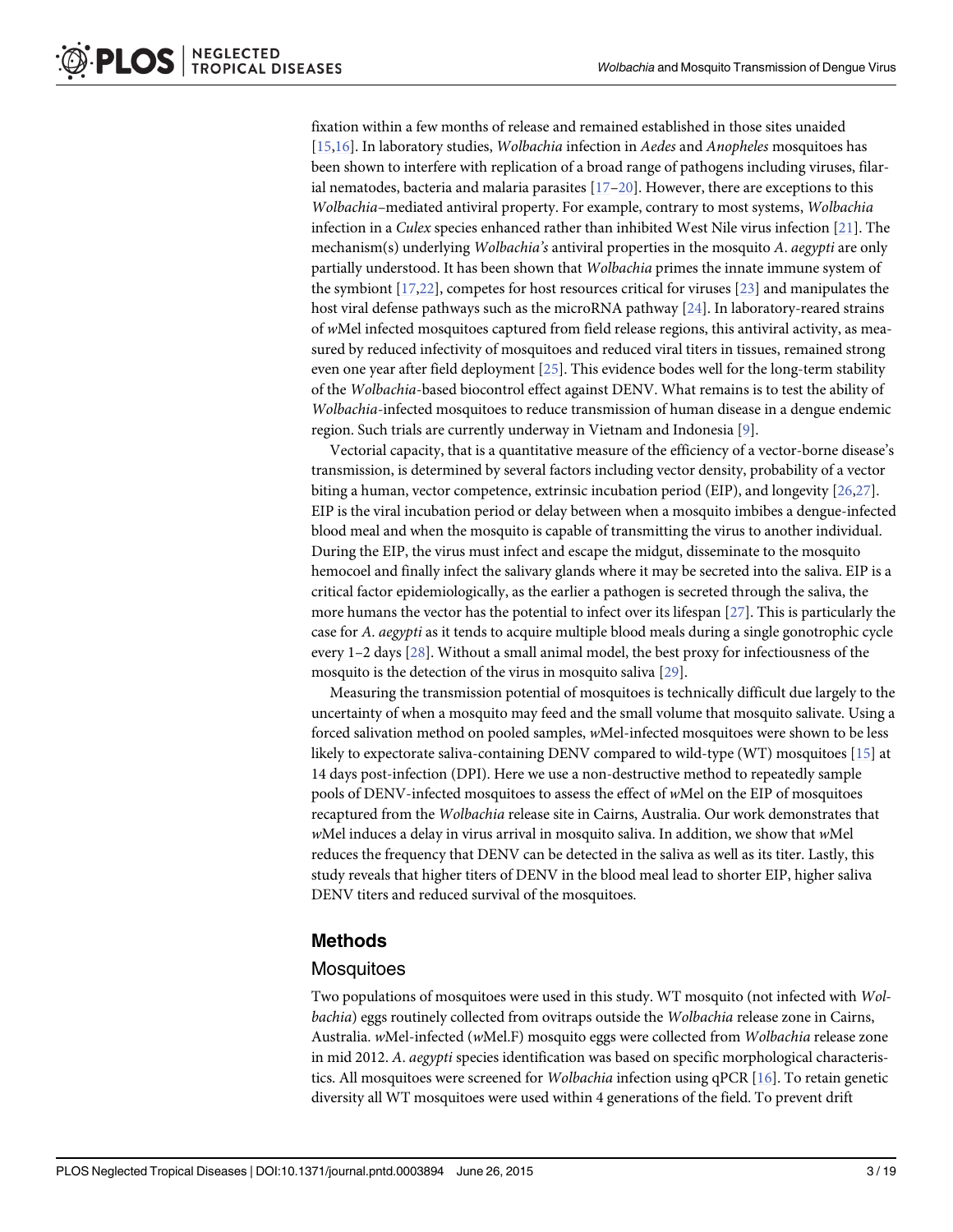<span id="page-3-0"></span>between the two lines and maintain genetic diversity, 20% of the males in the wMel.F line were replaced each generation with WT males. After hatching, larvae were reared at a standard density of 150 individuals per 3 L of distilled water in 30 x 40 x 8cm plastic trays and fed fish food (Tetramin Tropical Tablets, Tetra, Melle, Germany) until pupation. Pupae were transferred to 30 x 30 x 30cm cages to allow adult emergence at a density of approximately 400 individuals per cage. All mosquitoes were maintained in a controlled environment insectary at 25°C, ~70% relative humidity, with 12:12h light:dark cycle. Adults were allowed to feed on a 10% sucrose diet ad libitum.

## Viruses

A dengue virus serotype 3 (DENV-3) strain, which was originally isolated from a patient during the 2008/2009 outbreak in Cairns [\[30\]](#page-17-0) was used in this study. It had been passaged five times in Aedes albopictus C6/36 cells to generate sufficiently high titer for infection. Virus was propagated, harvested and stored in single-use aliquots as previously described [\[31](#page-17-0)]. Virus stocks were titrated using plaque assays to a titer of  $2 \times 10^7$  plaque forming units (PFU)/ml. This strain was selected for this study because it is capable of achieving a high titer to maximize the chance of infecting the mosquitoes following ingestion. The strain was also responsible for causing one of the largest outbreaks in recent history (>900 cases) in far north Queensland. Only 5% of circulating strains in the region have led to more than 100 cases of disease in a single outbreak with the next largest after the 2008/2009 outbreak causing >400 cases in 1997/ 1998 [[30](#page-17-0)].

## DENV infection

For infection, five to eight day old female A. aegypti were deprived of sucrose for approximately 18 h and then allowed to feed on a blood meal consisting of defibrinated sheep blood mixed with an equal volume of 2 x 10<sup>7</sup> PFU/ml to a final DENV concentration of 1 x 10<sup>7</sup> PFU/ml through a piece of desalted porcine intestine stretched over a water-jacketed membrane feeding apparatus for three hours at 37°C. Blood-engorged mosquitoes were sorted the following day under  $CO<sub>2</sub>$  and placed in 250mL cups (Sarstedt, Germany) in groups of ten. The entire experiment was repeated with  $1 \times 10^6$  PFU/ml of DENV.

To ensure that virus in sheep blood remains infectious over the duration of the feed, aliquots of the mixture of DENV-3 with sheep blood were taken at zero and four hours in a separate experiment also carried out at 37°C. Live infectious virus was serially diluted and titered in the wells of a 96-well microtiter plate seeded with confluent monolayers of C6/36 cells. Plates were incubated for 10 days and fixed with PBS/acetone. Virus infection was identified in the fixed cell monolayers using a cell culture enzyme immunoassay  $[32]$  $[32]$  $[32]$ . The flavivirus-reactive monoclonal antibody, 4G2 (TropBio, Townsville, Australia), was used as the primary antibody [[30](#page-17-0)]. The titer as measure in tissue culture infective dose  $(TCID_{50})$  of the DENV-3 remains stable over a four-hour period [\(S1 Table](#page-15-0)).

## Saliva collection

Saliva was collected from mosquitoes in groups of ten using a method that exploits the fact that mosquitoes expectorate virus when they sugar feed [[33](#page-17-0)]. Blood-engorged mosquitoes were briefly anaesthetized under  $CO<sub>2</sub>$  and placed in each 44mm x 55mm (diameter x length) 250ml polypropylene cups (Sarstedt, Germany) covered by a piece of 100% polyester curtain lace (Spotlight Pty Ltd, Australia). Saliva was collected in 10.8mm x 46mm (diameter x length) 2ml polypropylene screw-cap tubes (Sarstedt, Germany). The cap of a 2ml polypropylene screwcap tube was attached to the bottom of the inside of the 250ml cup containing the mosquito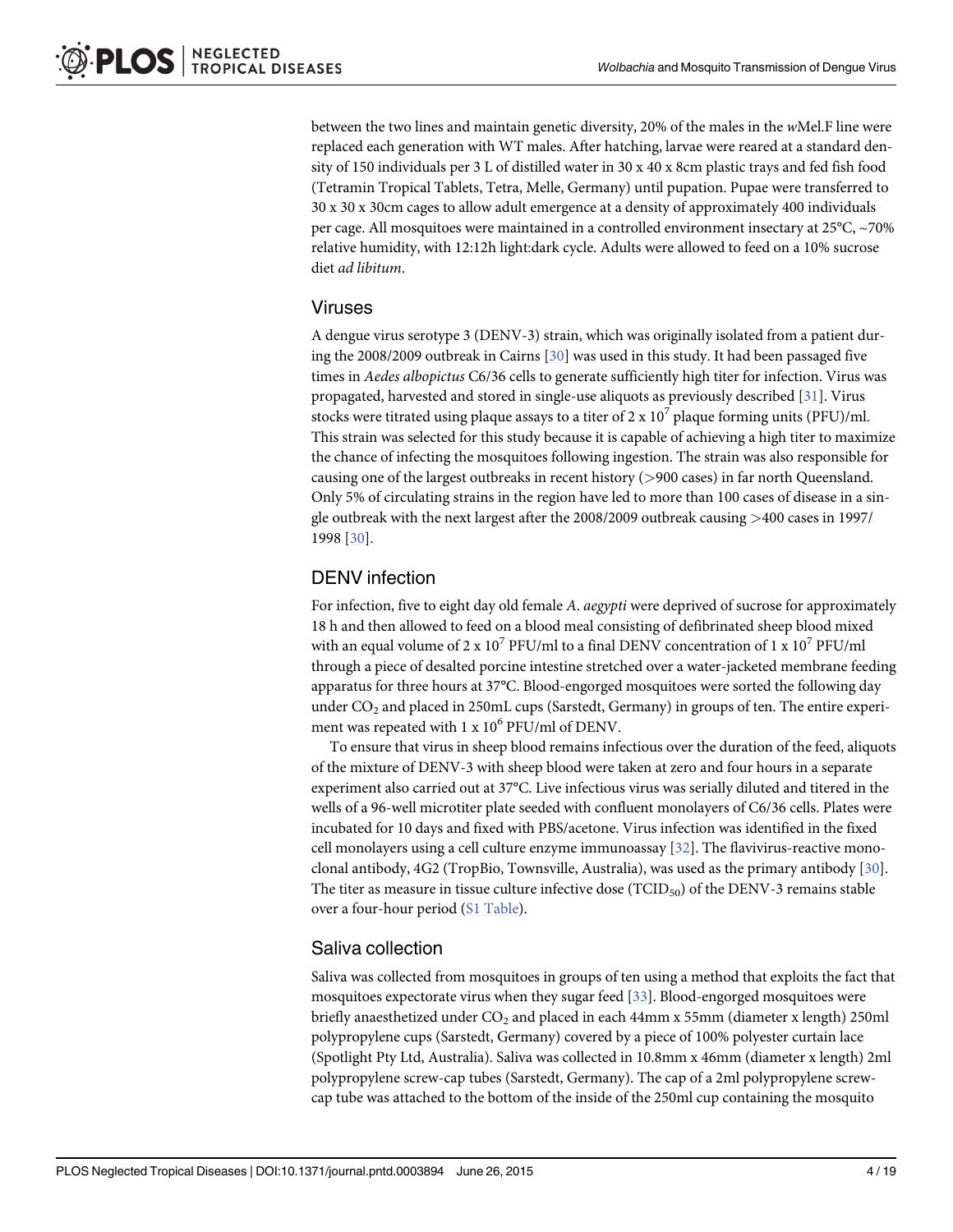<span id="page-4-0"></span>using a small piece of adhesive plasticine (Bostik, Thomastown, Vic, Australia). Two hundred μl of 10% sucrose solution was then pipetted into the cap; this was the only source of food and fluid for the mosquito. It was expected that mosquitoes would expectorate into the sucrose during feeding. Mosquito survival was recorded before each collection. During the collection, the mosquito was anaesthetized under  $CO<sub>2</sub>$  and the pre-labelled body of the 2ml tube was carefully screwed onto the cap containing the 10% sucrose solution. The sealed tube was then removed from the cup, a new cap was affixed to the bottom of the 250ml cup, and new sucrose solution was pipetted into the cap. This method eliminates the requirement to pipette small volumes of expectorate and sucrose solution, which would likely to result in a loss of material. Tubes were then stored at -80°C. Collections were made every day from four to 14 days post-infection (DPI) and all samples were visually screened for mosquito body parts and blood spots from regurgitation or feces at collection. None were found.

Pilot experiments were carried out to determine that DENV RNA would maintain its integrity in the 10% sucrose by spiking caps containing 200μl of 10% sucrose solutions with 10μl of serial dilutions of stock DENV, ranging from  $10^7$  to  $10^3$  copies of DENV. The spiked sucrose solutions were then held at 25°C, ~70% relative humidity and collected at day 0, 1, 2 and 5. DENV remained detectable at least 5 days post-inoculation with no sign of decrease in RNA copy number [\(S1 Fig\)](#page-15-0).

## Validation of salivation assay

To determine how sucrose positive results correlated with other measures of DENV positivity we examined salivary glands and saliva via forced feeding. First DENV fed mosquitoes were provided food dye (Queen fine food Pty. Ltd. Australia) containing 10% sucrose solution in the standard cap assay four days after blood feeding. After a further 24 hours mosquitoes were visually inspected for food dye in their crops. Those that had fed on the sugar solution were then forced to salivate into a capillary tube [\[34,35\]](#page-17-0) containing sterile RPMI1640 medium (Invitrogen). This medium was used instead of the standard mineral oil because the oil was found to interfere with the efficacy of the downstream RNA extraction. With this modification salivation could not be confirmed visually by the formation of bubbles as is possible with oil. The midgut, head and salivary gland were dissected from the individual after salivation and prepared for DENV quantification. As a negative control, a tube cap containing sucrose was maintained at the bottom of the cup. The body of the tube was tightly screwed to the cap to prevent infected mosquitoes from salivating into the sucrose. All were negative for DENV.

To determine the likelihood of occurrence of false positive in the sucrose feeding salivation assay due to contamination of mosquito fecal material, we carried out saliva collections with a modification to the mosquito housing. A false floor made of mesh (opening  $1.44 \text{ mm}^2$ ) was laid over the bottom of the container preventing direct contact from the mosquito and the sucrose collection cap but allowing fecal matter to pass through. Mosquitoes were orally infected with live virus  $(4 \times 10^6 \text{ genomic copies/mL})$  and were given sucrose on the top of the housings covered in mesh using cotton wools. A total of 45 WT and 50 wMel.F dengue fed mosquitoes were held in these containers from 1 to 15 DPI. Sucrose cups were collected and checked for presence of DENV every two days. All housings were scored for visual evidence of fecal contamination below the mesh and sucrose caps that contained visible blood excluded from further analysis.

## DENV extraction

Samples were thawed at room temperature and 200μl of Lysis Buffer containing 5.6 μg of Carrier RNA from a PureLink Pro 96 Viral RNA/DNA Kit (Life Technologies, Carlsbad, CA,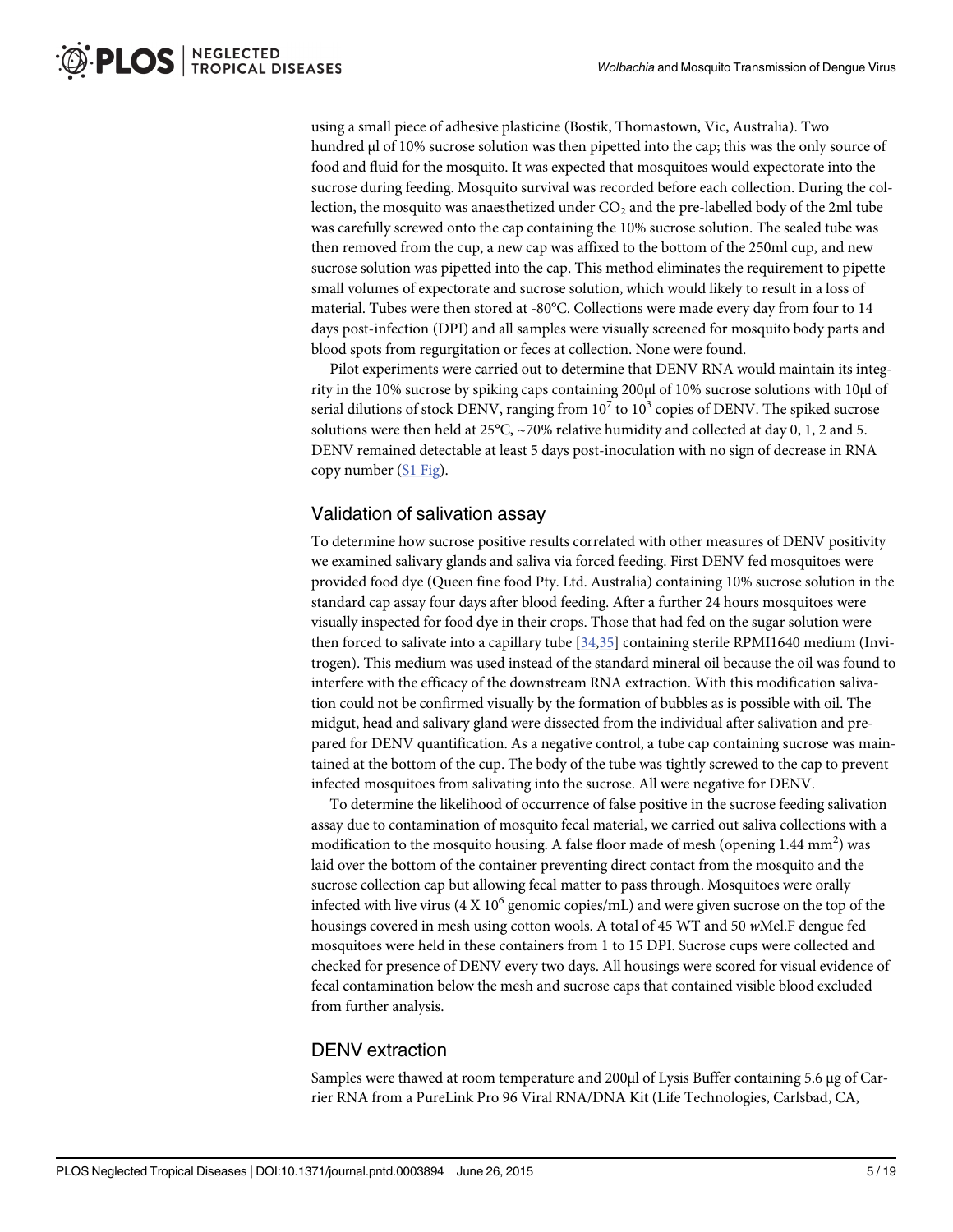<span id="page-5-0"></span>USA) was added to each tube. Approximately 80µl of the sucrose solution evaporated during a day period between collections, resulting in an increase in viscosity of the remaining solution. We ensured that the sucrose solution was mixed well with the Lysis Buffer containing the Carrier RNA by shaking the tubes in a mini Bead Beater (Biospec products, Bartlesville, Ok, USA) for 1 min. The use of the Carrier RNA was essential as it both binds to viral RNA to increase its affinity for the silica matrix and reduces any viral RNA degradation from nucleases that may be present in the sample. Viral RNA was then extracted using the PureLink Pro 96 Viral RNA/ DNA Kit according to manufacturer's instructions. The EIP for each replicate was defined as the first time point at which DENV became detectable in saliva.

## DENV quantification

A two-step approach was used to synthesize cDNA of DENV RNA and subsequent quantification using qPCR as previously published [[31](#page-17-0)]. Viral titer was expressed as dengue virus copy number per part using absolute quantification. A 107-bp fragment from the 3' UTR region of the DENV (that is, in the same region that the primers amplify) was amplified and cloned into the pGEM-T vector system (Promega, Madison, WI). The plasmid was transformed into Escherichia coli, extracted using phenol-chloroform, and linearized by restriction enzyme digest. The copy number of the linearized plasmid was measured using the NanoDrop spectrophotometer. A standard curve of  $10^6$ ,  $10^5$ ,  $10^4$ ,  $10^3$ ,  $10^2$ , 50 and 10 of DENV fragment copies was constructed from a serial dilution. The limit of detection was set at 10 copies for this study, as it is the last dilution of the standard curve that amplified at least 95% of the time in 28 replicates. The concentrations of DENV in the samples were extrapolated from the standard curve and expressed as concentration per part by back calculating to the initial concentration of RNA [\[36](#page-17-0)].

## Mosquito saliva volume measurement

Saliva volume was measured at five different ages (5, 11, 17, 23 and 30 days) spanning the lifetime of the mosquitoes to assess whether failure to detect DENV may be the result of low saliva production. Mosquitoes were starved for approximately 18 hours prior to undergoing forced salivation into mineral oil. The diameter of the saliva droplets was measured using an ocular micrometer at 40 X magnification. The volumes of the droplets were calculated using the sphere formula as previously published [[34,37\]](#page-17-0).

## Mosquito feeding frequency

To determine if Wolbachia infection and/or the age of the mosquitoes affect feeding frequency, feeding rates were monitored in WT and wMel.F mosquitoes (~35 individuals each) post DENV feed (as above) using food dye colored sucrose. At 5,11 17 and 24 DPI mosquitoes were randomly allocated 10% sucrose dyed either with 5% blue or pink food coloring (Queen fine food Pty. Ltd. Australia). After 24 hours, mosquitoes were visualized under a dissecting microscope and then given the alternate colored sucrose solution. Visual inspections were then carried out every 24 hours. Once an individual mosquito was scored for the number of days required for the second dye to arrive in the abdomen it was removed from the assay.

## Data analysis

EIP was analyzed using a general linear model with an identity link function and normally distributed errors with Wolbachia infection status, DENV titer of bloodmeal and their interactions as factors. Saliva volume and feeding frequency data were analyzed using a general linear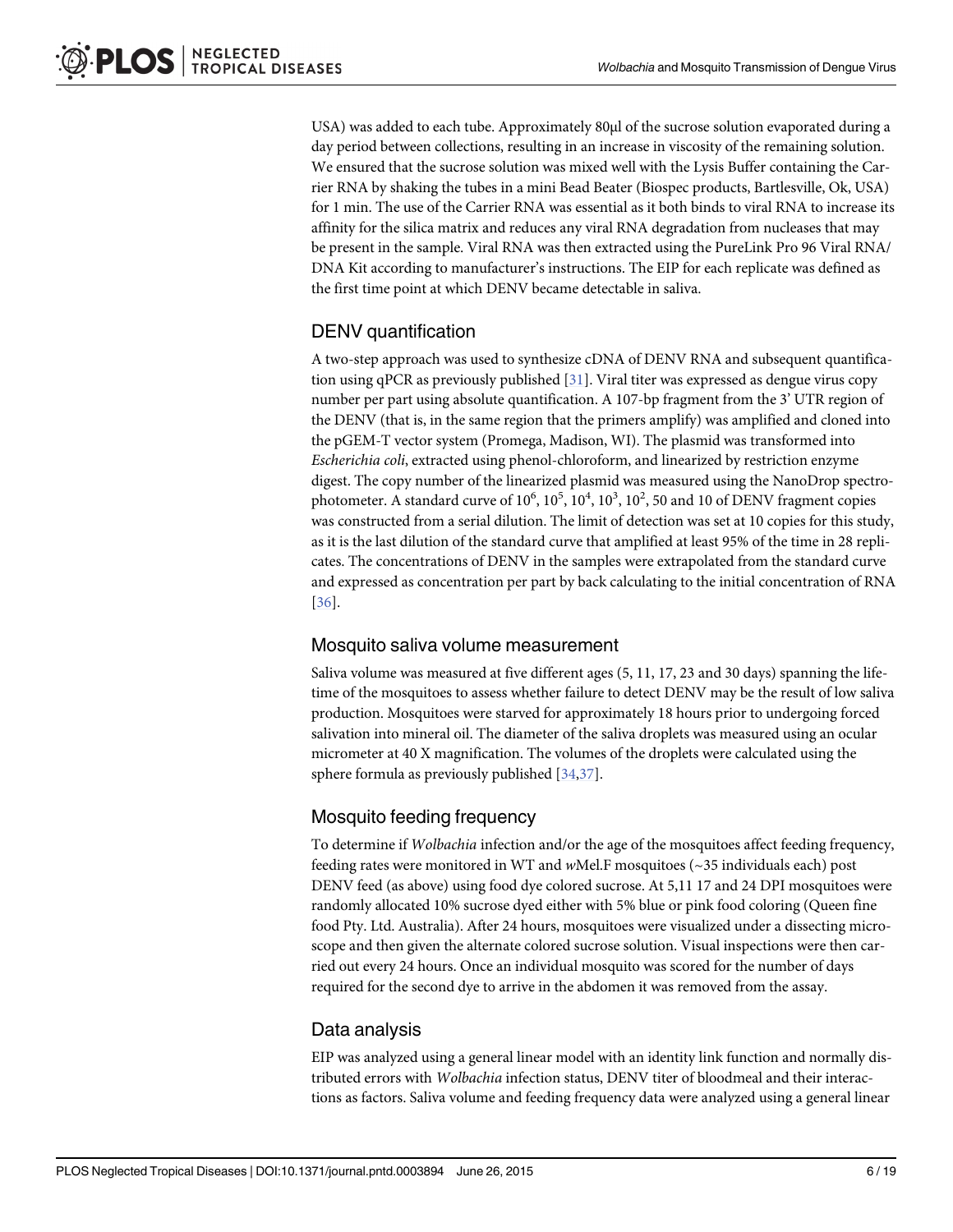<span id="page-6-0"></span>model with an identity link function and normally distributed errors. Mosquito age and Wolbachia infection status were tested as factors. The number of days infective and saliva DENV titer were analyzed using Mann-Whitney U tests due to deviation from normality. Saliva DENV titer was analyzed using a generalized linear model with a logit link function and a normal error distribution. Survival data were analyzed using Kaplan-Meier analysis and logrank statistics. Statistical analysis was performed with the software Statistica 8.0 (Statsoft, Inc. USA).

## **Results**

## Validation of saliva assay

There was very high agreement and significant correlation between sucrose feeding salivation assay positive for DENV and both DENV infection of the salivary gland and forced salivation results (Table 1). In only one case was a sucrose feeding salivation positive result not recapitulated by the DENV infection in the salivary gland. The midgut and head tissues from this same mosquito were positive, however, which may indicate a possible failure of the RNA extraction for the salivary gland tissue. The sucrose feeding assay identified a greater number of positive samples than forced salivation (10 vs 6). In three out of four the cases the salivary gland, head and midgut of these mosquitoes were also DENV positive. These differences are not surprising given that the forced feeding assay is a poor baseline control for salivation for several reasons. First, without visual confirmation of salivation due to the requirement of using medium for collection purposes not all of the mosquitoes will have participated in forced salivation. From our saliva volume assay with forced salivation in mineral oil ( $n = 547$ ) we estimated that mosquitoes fail to expectorate 13.2% of the time. Second, forced expectoration can produce incredibly small volumes, from 0.11 to 23.63 nl. Despite flushing the capillary tubes with the medium the entire contents is cannot be completely collected. Third, because the mosquitoes were forced to expectorate after the 24 hr sucrose collection window there may be real differences in whether they are secreting virus and hence positivity of samples.

The design of the fecal contamination assay was effective as feces were present below the mesh in 100% of the housings. The rate of DENV positivity in sucrose due to strict fecal contamination ranged from 0% to 4.8% but averaged 0.88 and 0.25% for WT and wMel, respectively, across all time points ([S2 Fig\)](#page-15-0).

## EIP

Two different titers of DENV blood meal were used to orally infect the mosquitoes: a high titer blood meal of 10<sup>7</sup> PFU/ml and a lower concentration of 10<sup>6</sup> PFU/ml. The EIP for each replicate was defined as the first time point at which DENV became detectable in the sucrose feeding solution. Overall there was an significant main effect of Wolbachia infection ([Fig 1](#page-7-0)) with wMel. F experiencing a lengthier EIP compared to *Wolbachia*-free WT mosquitoes ( $df = 1, F = 11.6$ ,  $P<0.01$ ). There was also a significant difference in EIP due to blood meal titer (df = 1, F = 10.3,  $P<0.01$ ). There was no significant *Wolbachia* by blood meal titer interaction effect (df = 1,  $F = 0.84$ ,  $P = 0.36$ ) on EIP.

Table 1. Summary data and Spearman's correlation for sucrose feeding salivation validation assay.

| Comparison                                                     | # DENV positive out of 47 fed | R.   |    |            |
|----------------------------------------------------------------|-------------------------------|------|----|------------|
| sucrose feeding salivation assay vs salivary gland infection   | 10 vs 9                       | 0.87 | 45 | P < 0.0001 |
| sucrose feeding salivation assay vs forced expectoration assay | $10$ vs $6$                   | 0.73 | 45 | P < 0.0001 |

doi:10.1371/journal.pntd.0003894.t001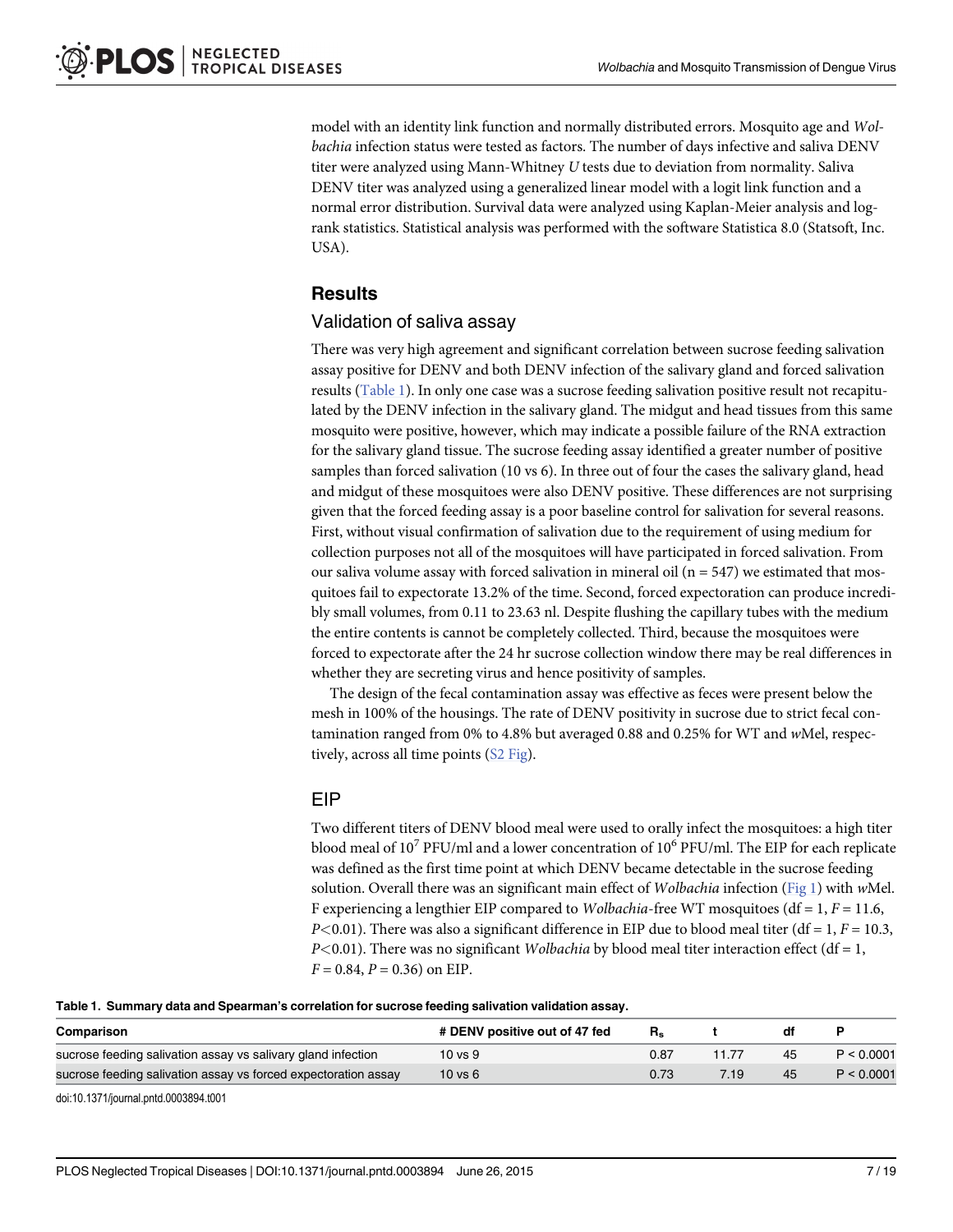<span id="page-7-0"></span>

[Fig 1. E](#page-6-0)xtrinsic incubation period (DPI) of WT (white) and Wolbachia infected (wMel.F) mosquitoes (grey). Bars depict means  $\pm$  S.E.M. Mosquitoes were orally infected with either 10<sup>7</sup> or 10<sup>6</sup> PFU/ml of DENV. Each data point represents a pool of 10 mosquitoes.

When mosquitoes were infected with the high titer blood meal, the mean EIP of wMel.F was  $6.0 \pm 0.58$  DPI as compared to  $4.9 \pm 0.21$  DPI in WT mosquitoes. When mosquitoes were infected with a 10<sup>6</sup> PFU/ml DENV blood meal, the mean EIP of wMel.F was  $7.8 \pm 0.77$ DPI compared to 5.9  $\pm$  0.29 DPI in WT mosquitoes (Fig 1). This difference suggests that the wMel slows the arrival of virus in the saliva, particularly at a lower orally infected virus concentration.

#### Number of days infective

A biological replicate (a pool of mosquitoes in a cup) was considered infective for a particular time point if DENV was detected in the sucrose solution on that day. Overall, wMel.F exhibited fewer infective days compared to WT mosquitoes [\(Fig 2\)](#page-8-0). When mosquitoes were infected with a  $10^7$  PFU/ml DENV blood meal, the presence of wMel reduced the median number of days infective from 6 days to 1 day ( $Z = 4.47$ ,  $P < 0.0001$ ). The same differential was seen when mosquitoes were infected with 10<sup>6</sup> PFU/ml DENV blood meal ( $Z = 3.48, P < 0.001$ ).

#### DENV titer in saliva

The presence of wMel also reduced the amount of DENV in the mosquito saliva. After a high DENV titer blood meal ([Fig 3A](#page-9-0)), the median copy number of DENV in  $w$ Mel.F mosquito saliva was 2633 copies across all timepoints measured, a 4.9 fold decrease as compared to the median copy number of 12826 in WT mosquitoes  $(Z = 3.51, P < 0.001)$ . It is also noted that no DENV was detected in saliva from wMel mosquitoes after 11 DPI. This is likely a stochastic result due to low infection frequencies (unique to wMel) and declining population sizes due to age associated mortality.

When mosquitoes were infected with a low titer blood meal ([Fig 3B](#page-9-0)), the presence of wMel lowered (2.6 fold) the median copy number of DENV in mosquito saliva from 198 copies to 76 copies ( $Z = 2.08$ ,  $P < 0.05$ ). The amount of virus in the mosquitoes' saliva was positively correlated with the titer of DENV used to infect the mosquitoes. WT mosquitoes expectorated more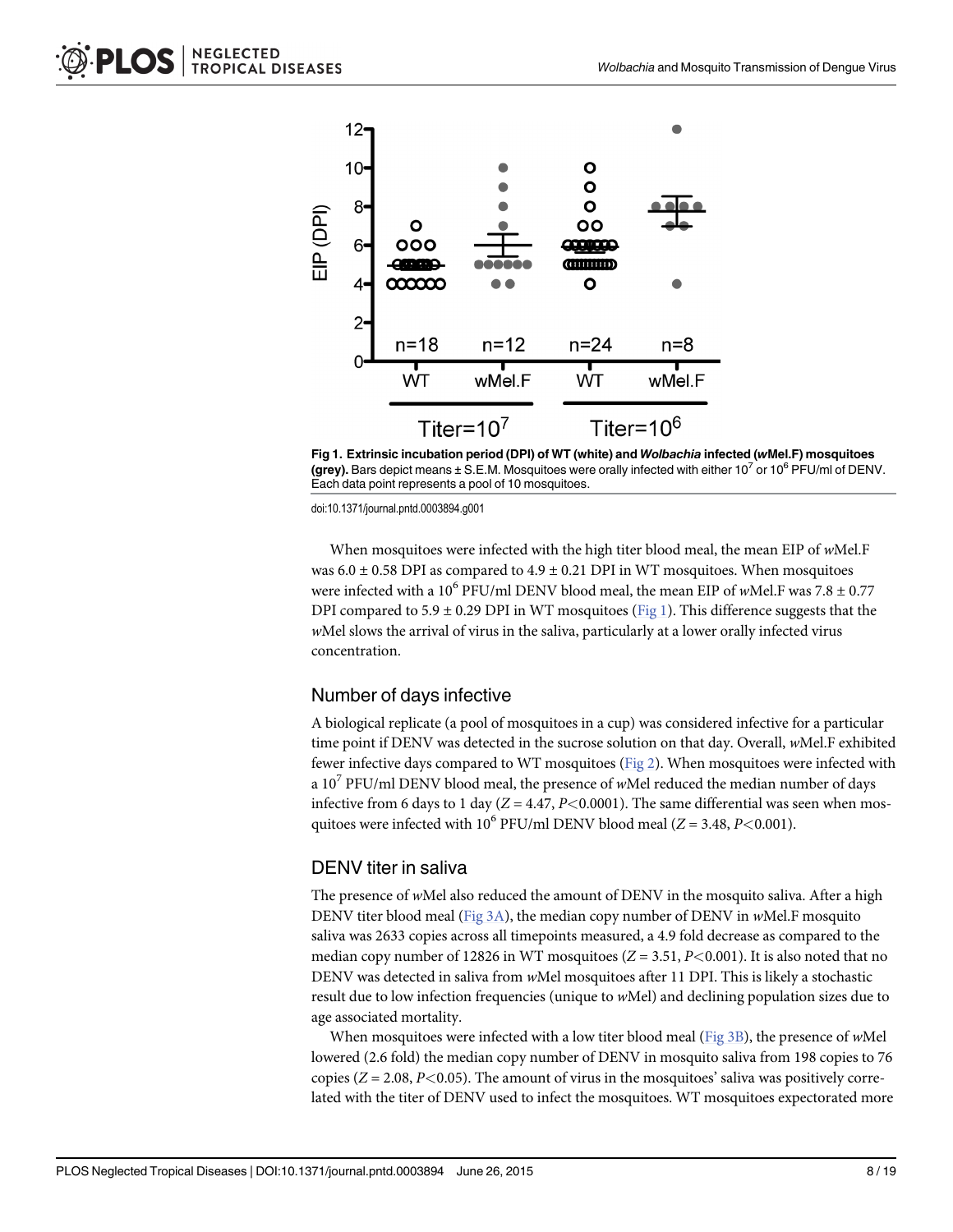<span id="page-8-0"></span>

[Fig 2. N](#page-7-0)umber of days infective saliva was detected for WT (white) and wMel.F mosquitoes (grey). Bars depict medians  $\pm$  interquartile range. Mosquitoes were orally infected with either 10<sup>7</sup> or 10<sup>6</sup> PFU/ml of DENV. Each data point represents a pool of 10 mosquitoes.

DENV when infected with a high DENV titer blood meal as compared to a low titer ( $Z = 12.3$ , P<0.0001). The same effect of DENV titer in the blood meal on saliva DENV titer was observed in wMel.F mosquitoes ( $Z = 3.78$ ,  $P < 0.001$ ). The DENV copy number varied hugely by almost 4 logs from 507 to 2458333 copies in WT mosquitoes fed with a  $10^7$  PFU/ml DENV blood meal. While there are trends in titer across DPI overall the effect of day was not significant (df = 1,  $F = 0.95$ ,  $P = 0.33$ ).

#### Mosquito survival post dengue infection

The presence of wMel infection lengthened the lifespan of mosquitoes as compared to WT following DENV infection. This effect was significant for mosquitoes fed both high (P<0.001, Fig  $4A$ ) and low (P<0.0001, Fig  $4B$ ) DENV titer blood meals. The titer of DENV in the blood meal was inversely correlated with mosquito survival. WT mosquitoes infected with  $10<sup>7</sup>$ PFU/ml of DENV died more quickly than those infected with the lower titer of 10<sup>6</sup> PFU/ml  $(P<0.001)$ . This suggests that DENV infection is costly to mosquitoes and that Wolbachia is providing some protection to the host.

## Dynamics of infective mosquitoes

Using each cup of 10 mosquitoes as a biological replicate, we assessed the dynamics of infection of the mosquitoes over time. After a high DENV titer blood meal ([Fig 5A](#page-11-0)), WT mosquitoes quickly became infective and peaked at 88.9% infective (16/18) at 6 DPI. In contrast, wMel.F mosquitoes remained largely non-infective with a maximum of 31.6% (6/19) of the replicates expectorating detectable DENV at 5 DPI. A similar trend was seen when mosquitoes were fed a low titer blood meal ([Fig 5B](#page-11-0)). The proportion of replicates infective declines as the mosquito age even when most of the replicates are infective at earlier timepoints.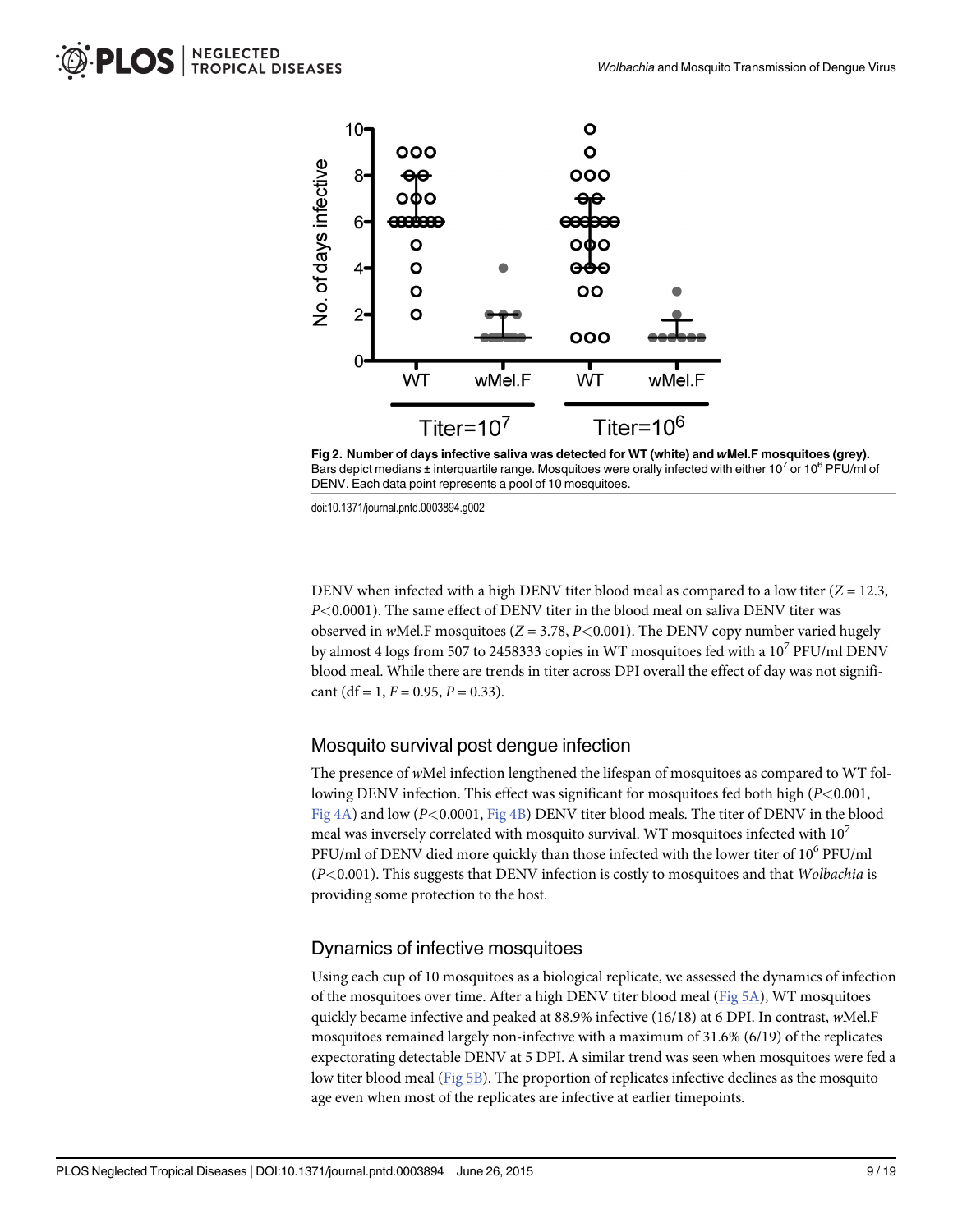<span id="page-9-0"></span>



#### Saliva volume

To determine if the dynamics in saliva DENV titer and infectivity can be explained by mosquito saliva production we compared the saliva volume of the two mosquito populations over time in their natural DENV uninfected state ( $Fig 6$ ). wMel.F mosquitoes produced less saliva as compared to WT mosquitoes (df = 1,  $F = 55.3$ ,  $P < 0.0001$ ). The age of the mosquitoes was also a determinant of saliva volume (df = 1,  $F = 17.5$ ,  $P < 0.0001$ ). In WT mosquitoes, saliva volume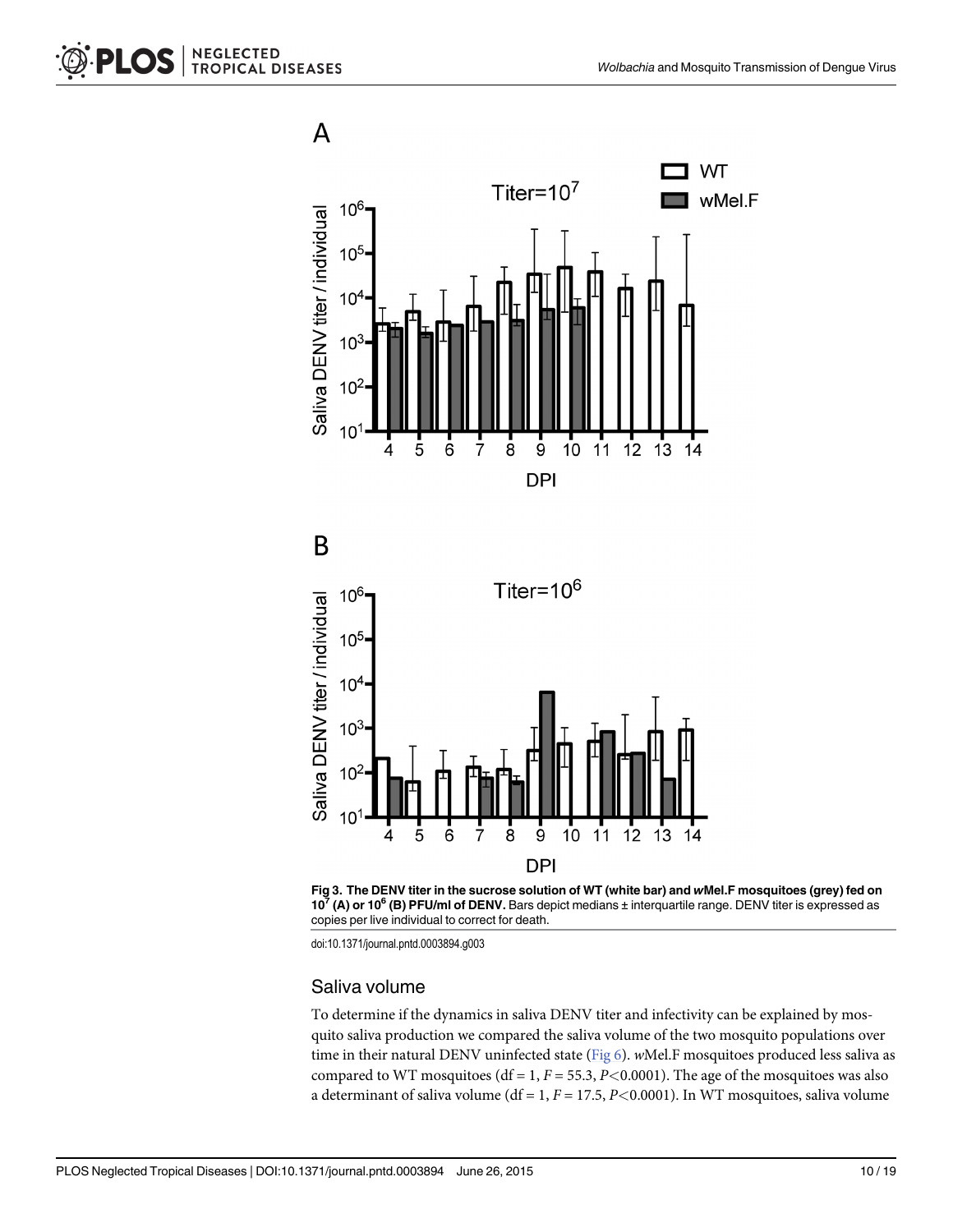<span id="page-10-0"></span>





[Fig 4. S](#page-8-0)urvival curves of WT (grey line) and wMel.F mosquitoes (black line) orally infected with either  $10^7$  (A) or 10<sup>6</sup> (B) PFU/ml of DENV. Bars depict means  $\pm$  S.E.M.

increased as mosquitoes aged until 17 days of age and then declined. In wMel.F mosquitoes saliva volume remained low throughout the lifespan of the mosquitoes. The saliva volume also varied hugely between individuals especially on day 17 (ranged 0.11–23.63nL) in WT mosquitoes. The dynamics of expectorated saliva volume mirror that of DENV titer and the dynamics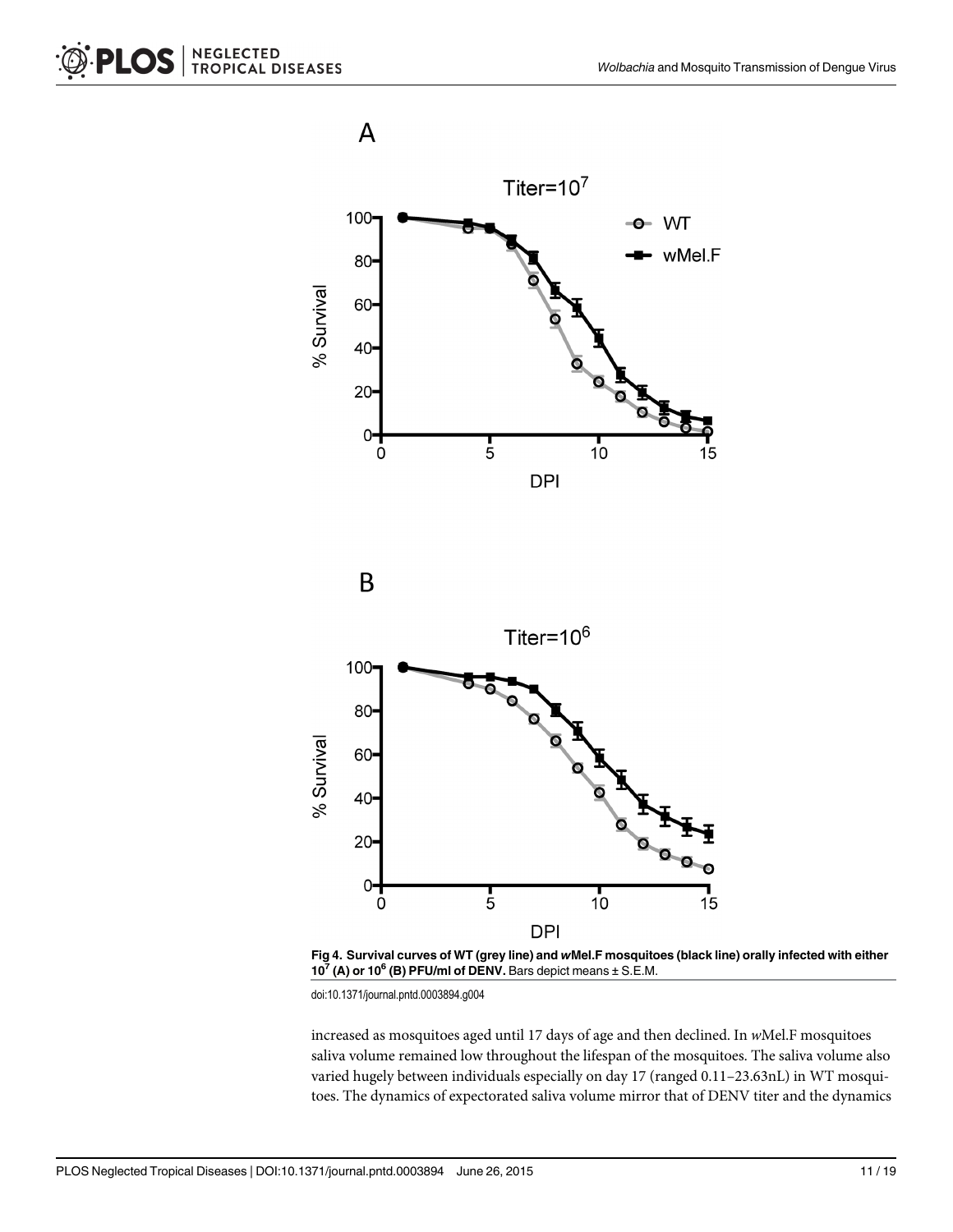<span id="page-11-0"></span>

B







doi:10.1371/journal.pntd.0003894.g005

of the infective mosquitoes, all peaking between 5 and 11 DPI. Together, the results suggest that wMel.F mosquitoes expectorate less DENV, which can at least be partly explained by producing less saliva and older mosquitoes are less likely to expectorate detectable DENV as their saliva volume deceases with age.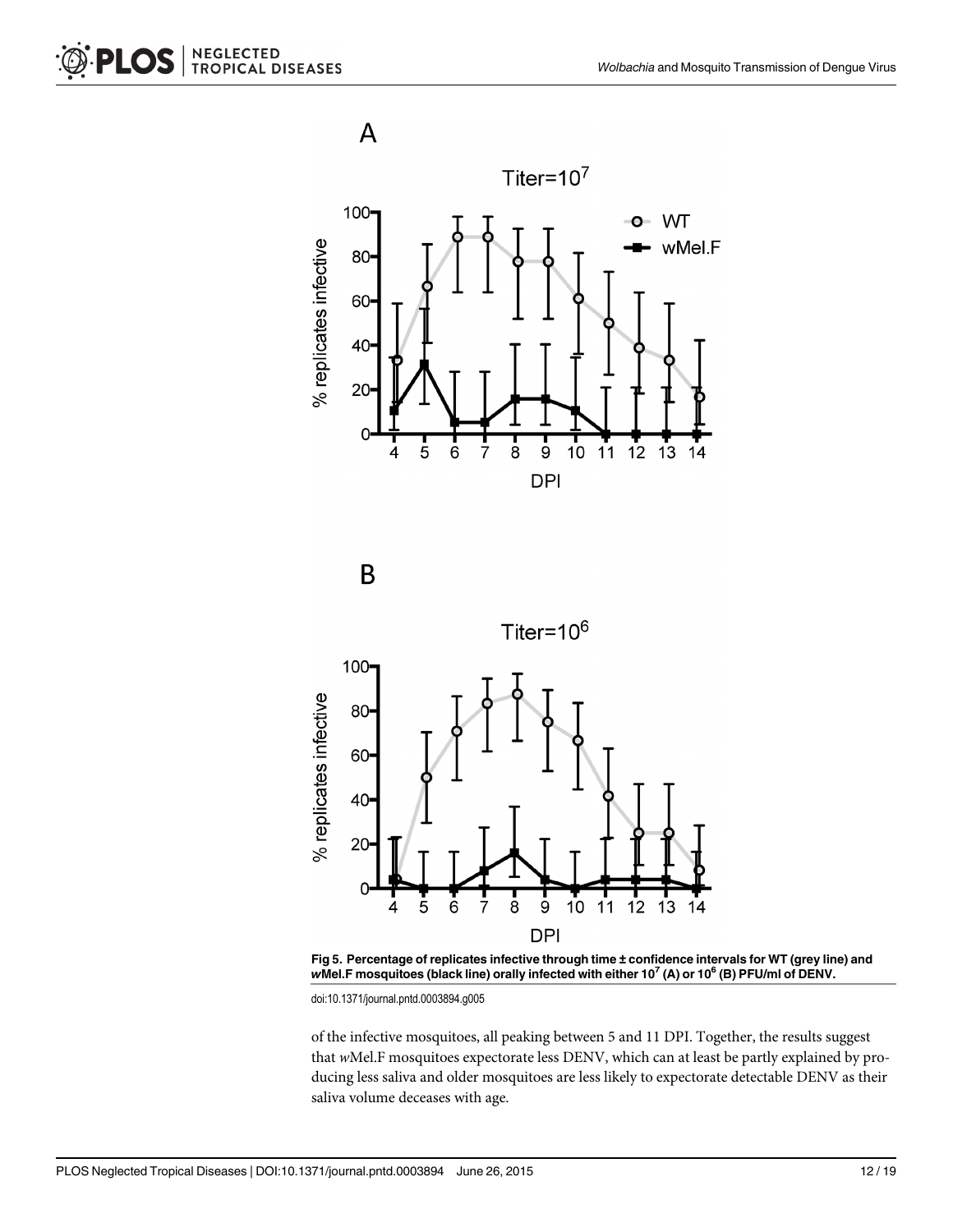<span id="page-12-0"></span>



## Feeding frequency

To determine if Wolbachia infection and/or age of the mosquitoes can affect the sucrose feeding frequency, we compared the feeding frequency of the two mosquito populations over time in their DENV infected state ( $Fig 7$ ). wMel.F mosquitoes fed more frequently (shorter intervals) as compared to WT mosquitoes (df = 1,  $F = 4.8$ ,  $P < 0.05$ ). Mosquitoes also fed more often as they aged (DPI effect:  $df = 1$ ,  $F = 8.0$ ,  $P < 0.01$ ). There was no effect of food dye ( $df = 1$ ,  $F = 0.074, P = 0.79$ .

#### **Discussion**

One year after wMel-infected A. aegypti field deployment in Cairns, Australia, there is no sign of attenuation in its ability to limit viral replication in the body of the mosquito and reduce viral dissemination to the head of the mosquitoes [\[25\]](#page-17-0). Using mosquitoes captured from the same field sites we show that the Wolbachia-mediated blocking effect is translatable to salivabased measures of vector competence. Our findings show that the presence of wMel not only reduces the proportion of mosquitoes with transmission potential but also delays their EIP, thus further reducing the capacity of the mosquitoes to transmit dengue. Additionally, for the first time we present data that shows that wMel significantly reduces the frequency of mosquitoes that expectorate DENV and lowers virus titer in the saliva. We also offer a potential mechanism demonstrating that wMel infected mosquitoes produce little saliva.

Ideally, the saliva of individual mosquitoes instead of pools would be assayed for the presence of DENV in order to better understand variation at the individual level, for infection status and saliva DENV titer. However wMel reduces viral replication so effectively only a small portion of the mosquitoes display dissemination to the head tissue compared to WT mosquitoes, 6 vs 62%, respectively, as reported by previous studies with DENV-2 [[15](#page-16-0)[,25\]](#page-17-0). A subset of mosquitoes exhibiting dissemination may then eventually acquire transmission capability [\[38\]](#page-17-0).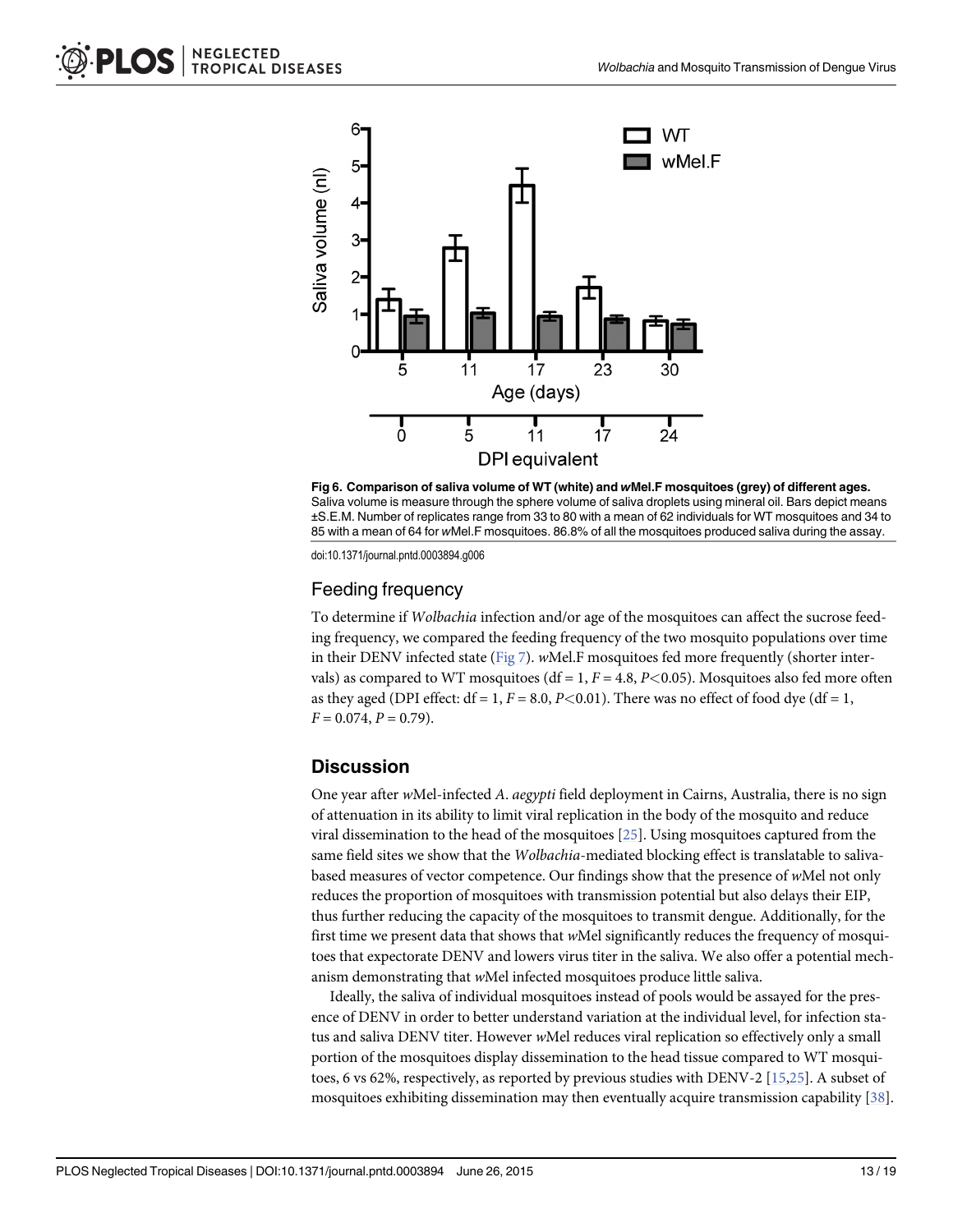<span id="page-13-0"></span>



Rearing and producing infections in sufficient numbers of individuals to overcome the strength of blocking is simply intractable. This is especially the case for low-titer blood meals of  $10^6$ PFU/ml as on average only ~5% of replicates were infective at any time point.

Another limitation of this study is the reliance on qPCR to detect and quantify virus. qPCR is a sensitive and efficient method to quantify DENV, however it does not differentiate infectious from non-infectious virus [\[36\]](#page-17-0). In contrast, plaque assays, which require much larger volumes of starting material, quantify infectious particles. While there is a strong correlation between the two measures, the estimated RNA copy number is usually 2–5 logs higher than the number of infectious units due to the presence of immature and/or defective virus [[39](#page-17-0),[40](#page-17-0)]. It is therefore possible that our estimates of EIP are skewed towards earlier timepoints that could lead to an over-estimation of the mosquitoes' transmission potential. Indeed, when using a plaque assay laboratory strains of wMel mosquitoes infected with DENV-2 92-T strain were found to completely block dengue transmission as none of the pooled (0/36) mosquito saliva had detectable infectious dengue virus at 14 DPI [\[15\]](#page-16-0). However, the relatively poor sensitivity of the plaque assay in combination with the destructive nature of the mosquito saliva collection process made it impossible to repeatedly assay mosquito saliva from the same individual for infectious virus. It is also clear that the DENV-2 92-T strain is much less infectious in mosquitoes as compared to DENV-3 isolate used in this study. In WT mosquitoes an average blood feeding event produces  $~60$  percent of mosquitoes with disseminated infections [[31](#page-17-0)] whereas in pilot studies our DENV-3 isolate achieved an infection rate near 100%. Future studies should examine the generality of DENV blocking and effects on transmission parameters for diverse viral genotypes including representatives of the other three serotypes.

Our estimate of mean EIP for this dengue strain in these mosquitoes ranges from 4–10 days, which is shorter than a previously estimated mean of 15 days (5 to 33 days at a 95% confidence) at 25°C for dengue viruses in general [[41](#page-17-0)]. These findings from our sucrose collection assay are confirmed by our validation assay and other studies have argued that EIP of DENV is shorter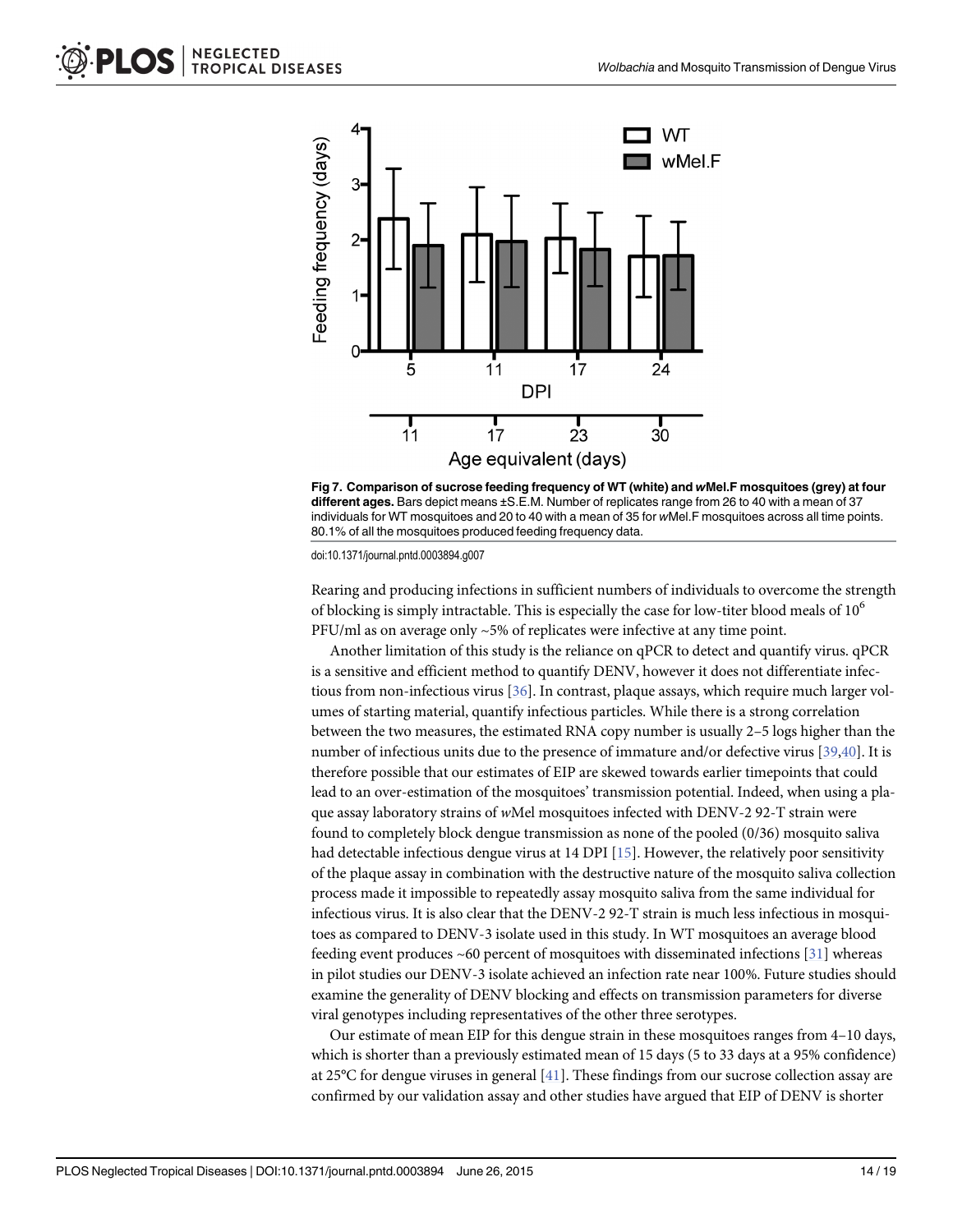<span id="page-14-0"></span>than is commonly perceived. For example, DENV antigen was detected in the salivary gland in more than a third of mosquitoes examined as early as 4 DPI  $[42]$  $[42]$  $[42]$ , and a small fraction of mosquitoes were found to have naturally leaky abdominal midguts that could facilitate rapid systemic infection [\[43\]](#page-17-0). Furthermore, our measure of EIP is in line with estimates of the total incubation period (EIP + Intrinsic incubation period) of 9–11 days obtained from patient records from the 2008/2009 outbreak during which this dengue isolate was collected [[30](#page-17-0)].

After infection, DENV titer is highly dynamic within the insect [\[39\]](#page-17-0). A previous study examining the kinetics of DENV in the whole mosquito showed that midgut titer increases, peaks and eventually declines as mosquitoes age [\[42\]](#page-17-0). DENV dynamics in mosquito saliva is rarely studied due to its intractability. In one study using plaque assays on forced salivation on individual mosquitoes, it was found that the proportion of mosquitoes expectorating DENV decreased in older (21 days) mosquitoes as compared to young (6 days) mosquitoes despite 100% body infections. This suggests that old mosquitoes do not salivate detectable DENV [\[44\]](#page-17-0), a finding that concurs with measures for our WT strain where infections decline in saliva after 8 DPI. The effect of wMel on saliva production and feeding frequency, however, was more surprising given that the strain is considered to have few fitness effects on the host. More specifically, wMel has no effect on the fecundity and egg viability of the mosquitoes but reduces the mean lifespan of the mosquitoes by approximately  $10\%$  [\[15\]](#page-16-0). Another strain of Wolbachia wMelPop, in A. *aegypti* radically reduces the mean lifespan by more than 40% and causes late acting blood feeding defects previously showed reductions in saliva production in mosquitoes at 26 and 35 days of age but not at 5 days [\[37\]](#page-17-0). Our study shows similar results with no effect at 5 days but differences beginning at 11 days. These data suggest that, even in the absence of other virulent effects, Wolbachia infection in mosquitoes may affect saliva production and mosquito behavior such as feeding frequency.

Using direct mosquito feeding on dengue patients, the infectious dose or the titer for each of the four DENV serotypes required to orally infect mosquitoes ranges from 6.3 to 7.5  $log_{10}$  RNA copies/mL of patient plasma, although viremia in some patients may exceed 10  $log_{10}$  [\[45\]](#page-17-0). We found that the high viral infectious dose is associated with shorter EIP and higher DENV titer in the mosquito saliva. This suggests that the transmission potential of the mosquito may be directly influenced by human host viremia levels.

We also show the ability of wMel to offer protection against DENV, slowing the time to death and increasing survival. Whether this lengthening of lifespan can potentially enhance the vectorial capacity of wMel mosquitoes requires further study. Future experiments should also be focused on the effect of patients with high viremia on EIP, especially titers that would not be achievable in the laboratory using cell culture methods.

The relationship between saliva volume and DENV titer has not been studied in A. aegypti. In the case of Plasmodium falciparum, saliva volume is positively correlated with the number of parasites in the salivary gland [\[46\]](#page-18-0). We argue that, in general, the dynamics of infective mosquitoes and DENV titer in saliva can at least be partly explained by the dynamics of saliva volume. The fact that older mosquitoes produce less saliva suggests that there is a window during their lifetime when infected mosquitoes may expectorate virus during a bite. This also points out possible shortfalls in formulas used to calculate vectorial capacity of mosquito-borne disease that do not take into consideration the epidemiological variation in virus expectoration with mosquito age. These findings are particularly important where the likely efficacy of Wolbachia in reducing DENV transmission is being modeled in advance of field trials.

Environmental factors such as temperature and larval nutritional status affect the length of EIP [\[47\]](#page-18-0). Recently, the diurnal temperature range (DTR), which reflects the degree of daily fluctuating temperature, was found to significantly change the outcome of infection and survival of the mosquitoes, and the EIP of DENV as compared to a constant temperature  $[48]$  $[48]$  $[48]$ .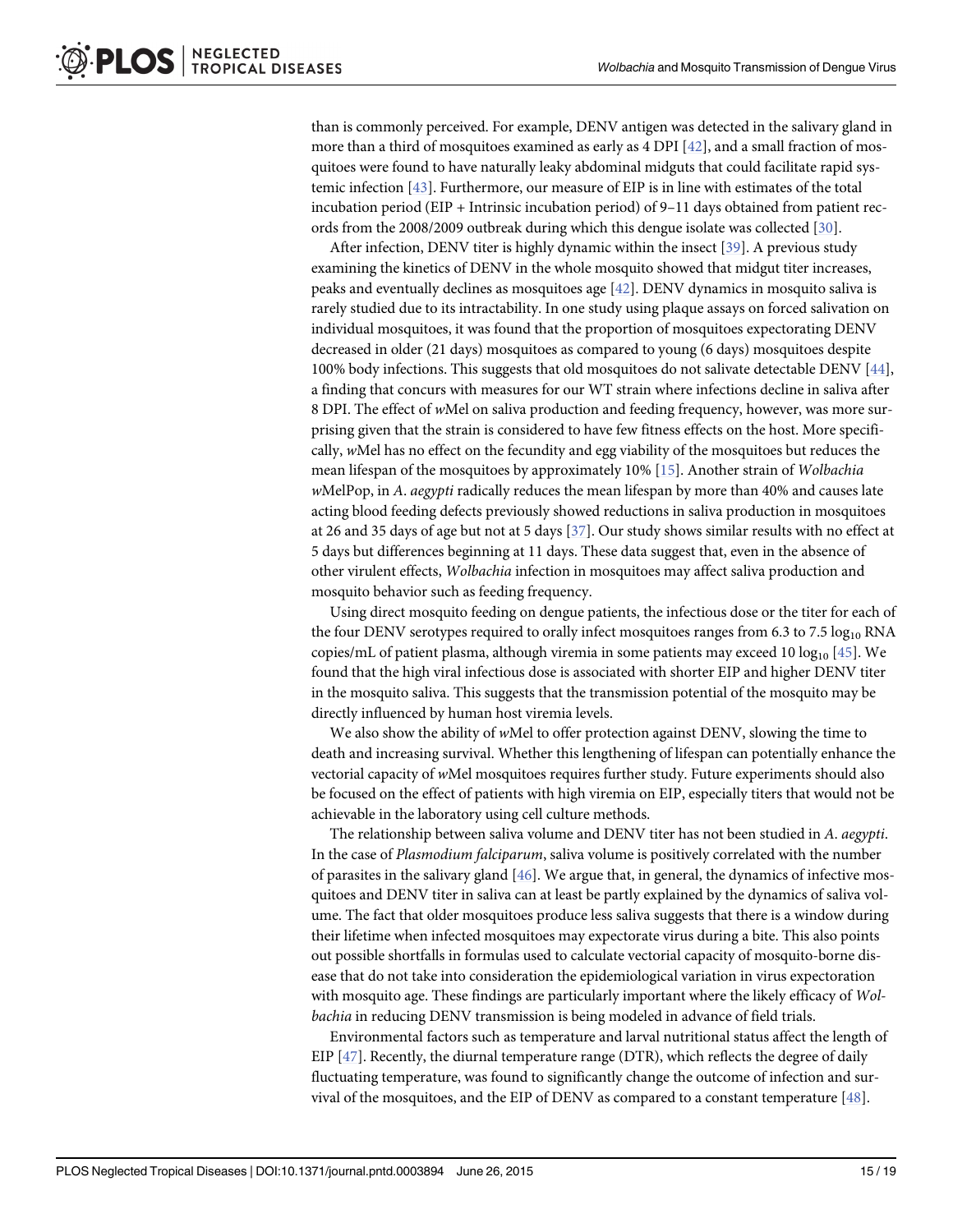<span id="page-15-0"></span>Similar fluctuating temperature at different mean baselines was also found to affect Plasmodium development and dissemination in Anopheles that demonstrated the generality of the effect of temperature on parasite transmission potential [[49\]](#page-18-0). Wolbachia density, which is shown to be a determinant of viral blocking  $[50]$  $[50]$  $[50]$ , is affected by temperature too  $[51]$ . Varying constant temperatures was found to alter the extent of parasite blocking in somatically Wolba*chia* transinfected *Anopheles* mosquitoes  $[52]$ . This raises the importance of not confining the study of vector-pathogen interactions to a constant rearing temperature of 25°C. As large-scale field releases of Wolbachia infected mosquitoes are currently underway in sites each with its unique baseline temperature and diurnal temperature range, it is paramount to understand how the tripartite interactions between mosquitoes, dengue virus and Wolbachia may change in terms of temperature regimes. Gut microbiota of the mosquitoes was known to influence the outcome of vector by pathogens [\[53,54](#page-18-0)]. How Wolbachia may impact the mosquito microbiota and thus influence the outcome of vector-borne pathogens also need to be investigated.

In conclusion, we found that the wMel infection lengthens the EIP of DENV, reduces the frequency that the virus is expectorated and decreases the amount of DENV RNA copy number in saliva as compared to wild-type mosquitoes. A reduction in saliva production in wMel mosquitoes can at least partially explain the above observations. These saliva-based traits offer more disease relevant measures of the symbiont's effects on virus than using measures such as infection and dissemination. The shift in EIP, in particular, indicates an additional means by which Wolbachia could modulate virus transmission. The opposing effects of wMel prolonging mosquito survival post DENV infection needs further investigation.

## Supporting Information

[S1 Fig.](http://www.plosone.org/article/fetchSingleRepresentation.action?uri=info:doi/10.1371/journal.pntd.0003894.s001) Virus integrity in sucrose solution. 10% sucrose solutions were spiked with serial dilutions of DENV of known copy number. Five replicates of virus spiked sucrose solution were collected at 0, 1, 2 and 5 days post-inoculation for each DENV dose inoculated. (TIFF)

[S2 Fig.](http://www.plosone.org/article/fetchSingleRepresentation.action?uri=info:doi/10.1371/journal.pntd.0003894.s002) Percentage of replicates positive in sucrose collections due to fecal contamination through time  $\pm$  95% confidence intervals for WT (grey line) and wMel.F mosquitoes (black line) orally infected with DENV. Mean contamination rates for WT and wMel.F were 0.88 and 0.25, respectively.

(TIFF)

[S1 Table](http://www.plosone.org/article/fetchSingleRepresentation.action?uri=info:doi/10.1371/journal.pntd.0003894.s003). Virus integrity in sheep blood. (DOCX)

## Acknowledgments

We wish to thank Nichola Kenny for assistance with mosquito rearing.

## Author Contributions

Conceived and designed the experiments: YHY AFvdH SFC FDF NWB CPS SLO EAM. Performed the experiments: YHY FDF AMC. Analyzed the data: YHY SFC EAM. Wrote the paper: YHY AFvdH SFC FDF NWB CPS SLO EAM.

#### **References**

[1.](#page-1-0) Guzman MG, Halstead SB, Artsob H, Buchy P, Farrar J, et al. (2010) Dengue: a continuing global threat. Nat Rev Microbiol 8: S7-16. doi: [10.1038/nrmicro2460](http://dx.doi.org/10.1038/nrmicro2460) PMID: [21079655](http://www.ncbi.nlm.nih.gov/pubmed/21079655)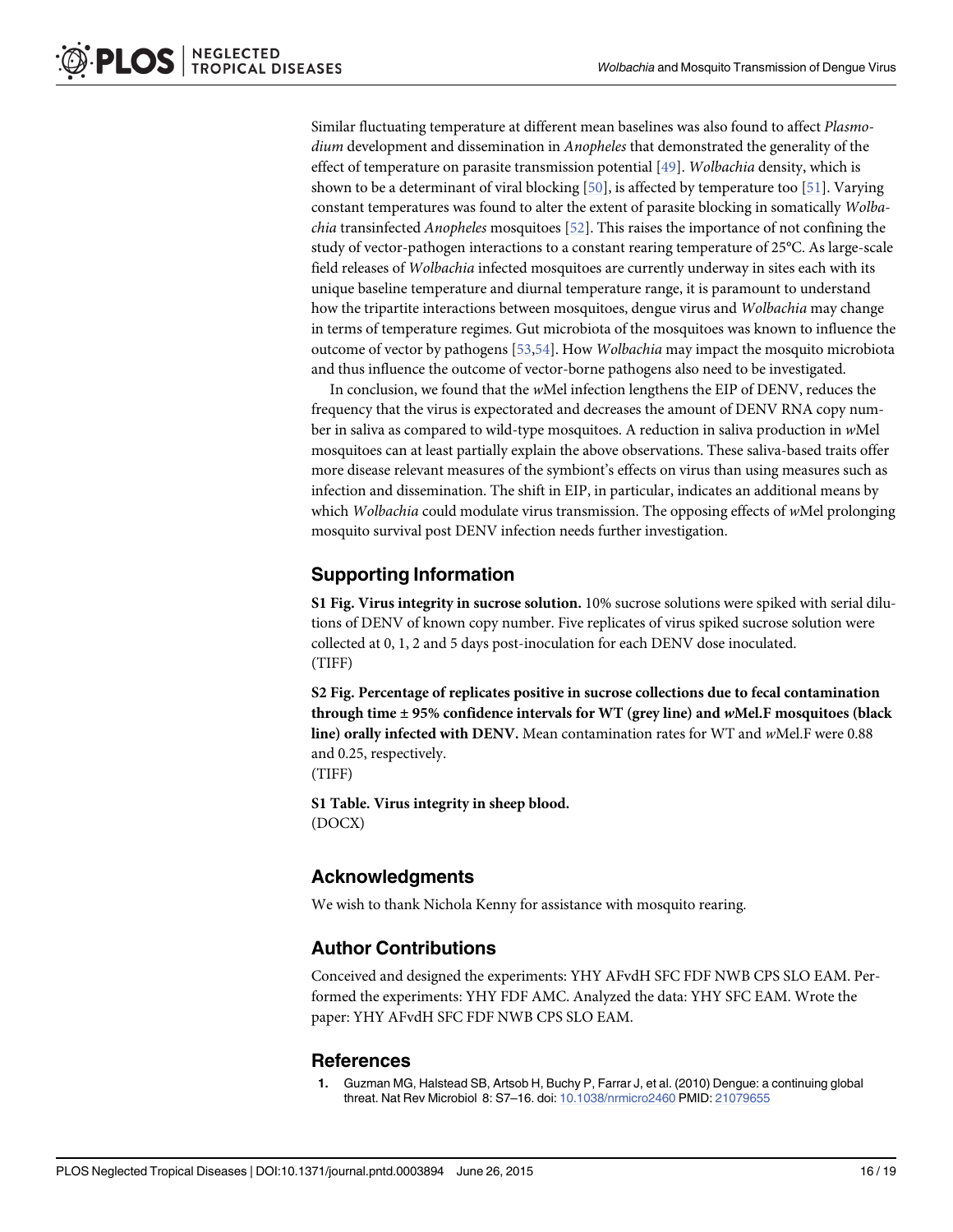- <span id="page-16-0"></span>[2.](#page-1-0) Kyle JL, Harris E (2008) Global spread and persistence of dengue. Annu Rev Microbiol 62: 71–92. doi: [10.1146/annurev.micro.62.081307.163005](http://dx.doi.org/10.1146/annurev.micro.62.081307.163005) PMID: [18429680](http://www.ncbi.nlm.nih.gov/pubmed/18429680)
- 3. Ross TM (2010) Dengue virus. Clinics in laboratory medicine 30: 149–160. doi: [10.1016/j.cll.2009.10.](http://dx.doi.org/10.1016/j.cll.2009.10.007) [007](http://dx.doi.org/10.1016/j.cll.2009.10.007) PMID: [20513545](http://www.ncbi.nlm.nih.gov/pubmed/20513545)
- [4.](#page-1-0) Halstead SB (2008) Dengue virus-mosquito interactions. Annu Rev Entomol 53: 273–291. PMID: [17803458](http://www.ncbi.nlm.nih.gov/pubmed/17803458)
- [5.](#page-1-0) Gubler DJ (1998) Dengue and dengue hemorrhagic fever. Clin Microbiol Rev 11: 480–496. PMID: [9665979](http://www.ncbi.nlm.nih.gov/pubmed/9665979)
- [6.](#page-1-0) Gubler DJ (2002) Epidemic dengue/dengue hemorrhagic fever as a public health, social and economic problem in the 21st century. Trends Microbiol 10: 100–103. PMID: [11827812](http://www.ncbi.nlm.nih.gov/pubmed/11827812)
- [7.](#page-1-0) Bhatt S, Gething PW, Brady OJ, Messina JP, Farlow AW, et al. (2013) The global distribution and burden of dengue. Nature 496: 504–507. doi: [10.1038/nature12060](http://dx.doi.org/10.1038/nature12060) PMID: [23563266](http://www.ncbi.nlm.nih.gov/pubmed/23563266)
- [8.](#page-1-0) Sabchareon A, Wallace D, Sirivichayakul C, Limkittikul K, Chanthavanich P, et al. (2012) Protective efficacy of the recombinant, live-attenuated, CYD tetravalent dengue vaccine in Thai schoolchildren: a randomised, controlled phase 2b trial. Lancet 380: 1559–1567. doi: [10.1016/S0140-6736\(12\)61428-7](http://dx.doi.org/10.1016/S0140-6736(12)61428-7) PMID: [22975340](http://www.ncbi.nlm.nih.gov/pubmed/22975340)
- [9.](#page-1-0) McGraw EA, O'Neill SL (2013) Beyond insecticides: new thinking on an ancient problem. Nat Rev Microbiol 11: 181–193. doi: [10.1038/nrmicro2968](http://dx.doi.org/10.1038/nrmicro2968) PMID: [23411863](http://www.ncbi.nlm.nih.gov/pubmed/23411863)
- [10.](#page-1-0) Capeding MR, Tran NH, Hadinegoro SR, Ismail HI, Chotpitayasunondh T, et al. (2014) Clinical efficacy and safety of a novel tetravalent dengue vaccine in healthy children in Asia: a phase 3, randomised, observer-masked, placebo-controlled trial. Lancet 384: 1358–1365. doi: [10.1016/S0140-6736\(14\)](http://dx.doi.org/10.1016/S0140-6736(14)61060-6) [61060-6](http://dx.doi.org/10.1016/S0140-6736(14)61060-6) PMID: [25018116](http://www.ncbi.nlm.nih.gov/pubmed/25018116)
- [11.](#page-1-0) Zug R, Koehncke A, Hammerstein P (2012) Epidemiology in evolutionary time: the case of Wolbachia horizontal transmission between arthropod host species. J Evolution Biol 25: 2149–2160.
- [12.](#page-1-0) Werren JH, Baldo L, Clark ME (2008) Wolbachia: master manipulators of invertebrate biology. Nat Rev Microbiol 6: 741–751. doi: [10.1038/nrmicro1969](http://dx.doi.org/10.1038/nrmicro1969) PMID: [18794912](http://www.ncbi.nlm.nih.gov/pubmed/18794912)
- [13.](#page-1-0) Xi Z, Khoo CC, Dobson SL (2005) Wolbachia establishment and invasion in an Aedes aegypti laboratory population. Science 310: 326–328. PMID: [16224027](http://www.ncbi.nlm.nih.gov/pubmed/16224027)
- 14. McMeniman CJ, Lane RV, Cass BN, Fong AW, Sidhu M, et al. (2009) Stable introduction of a life-shortening Wolbachia infection into the mosquito Aedes aegypti. Science 323: 141-144. doi: [10.1126/](http://dx.doi.org/10.1126/science.1165326) [science.1165326](http://dx.doi.org/10.1126/science.1165326) PMID: [19119237](http://www.ncbi.nlm.nih.gov/pubmed/19119237)
- [15.](#page-1-0) Walker T, Johnson PH, Moreira LA, Iturbe-Ormaetxe I, Frentiu FD, et al. (2011) The wMel Wolbachia strain blocks dengue and invades caged Aedes aegypti populations. Nature 476: 450-U101. doi: [10.](http://dx.doi.org/10.1038/nature10355) [1038/nature10355](http://dx.doi.org/10.1038/nature10355) PMID: [21866159](http://www.ncbi.nlm.nih.gov/pubmed/21866159)
- [16.](#page-2-0) Hoffmann AA, Montgomery BL, Popovici J, Iturbe-Ormaetxe I, Johnson PH, et al. (2011) Successful establishment of Wolbachia in Aedes populations to suppress dengue transmission. Nature 476: 454–U107. doi: [10.1038/nature10356](http://dx.doi.org/10.1038/nature10356) PMID: [21866160](http://www.ncbi.nlm.nih.gov/pubmed/21866160)
- [17.](#page-2-0) Moreira LA, Iturbe-Ormaetxe I, Jeffery JA, Lu G, Pyke AT, et al. (2009) A Wolbachia symbiont in Aedes aegypti limits infection with dengue, Chikungunya, and Plasmodium. Cell 139: 1268-1278. doi: [10.](http://dx.doi.org/10.1016/j.cell.2009.11.042) [1016/j.cell.2009.11.042](http://dx.doi.org/10.1016/j.cell.2009.11.042) PMID: [20064373](http://www.ncbi.nlm.nih.gov/pubmed/20064373)
- 18. Kambris Z, Blagborough AM, Pinto SB, Blagrove MS, Godfray HC, et al. (2010) Wolbachia stimulates immune gene expression and inhibits plasmodium development in Anopheles gambiae. PLoS Pathog 6: e1001143. doi: [10.1371/journal.ppat.1001143](http://dx.doi.org/10.1371/journal.ppat.1001143) PMID: [20949079](http://www.ncbi.nlm.nih.gov/pubmed/20949079)
- 19. Ye YH, Woolfit M, Rances E, O'Neill SL, McGraw EA (2013) Wolbachia-associated bacterial protection in the mosquito Aedes aegypti. PLoS Negl Trop Dis 7: e2362. doi: [10.1371/journal.pntd.0002362](http://dx.doi.org/10.1371/journal.pntd.0002362) PMID: [23951381](http://www.ncbi.nlm.nih.gov/pubmed/23951381)
- [20.](#page-2-0) Hughes GL, Koga R, Xue P, Fukatsu T, Rasgon JL (2011) Wolbachia infections are virulent and inhibit the human malaria parasite Plasmodium falciparum in Anopheles gambiae. PLoS Pathog 7: e1002043. doi: [10.1371/journal.ppat.1002043](http://dx.doi.org/10.1371/journal.ppat.1002043) PMID: [21625582](http://www.ncbi.nlm.nih.gov/pubmed/21625582)
- [21.](#page-2-0) Dodson BL, Hughes GL, Paul O, Matacchiero AC, Kramer LD, et al. (2014) Wolbachia enhances West Nile virus (WNV) infection in the mosquito Culex tarsalis. PLoS Negl Trop Dis 8: e2965. doi: [10.1371/](http://dx.doi.org/10.1371/journal.pntd.0002965) [journal.pntd.0002965](http://dx.doi.org/10.1371/journal.pntd.0002965) PMID: [25010200](http://www.ncbi.nlm.nih.gov/pubmed/25010200)
- [22.](#page-2-0) Bian G, Xu Y, Lu P, Xie Y, Xi Z (2010) The endosymbiotic bacterium Wolbachia induces resistance to dengue virus in Aedes aegypti. PLoS Pathog 6: e1000833. doi: [10.1371/journal.ppat.1000833](http://dx.doi.org/10.1371/journal.ppat.1000833) PMID: [20368968](http://www.ncbi.nlm.nih.gov/pubmed/20368968)
- [23.](#page-2-0) Caragata EP, Rances E, Hedges LM, Gofton AW, Johnson KN, et al. (2013) Dietary cholesterol modu-lates pathogen blocking by Wolbachia. PLoS Pathog 9: e1003459. doi: [10.1371/journal.ppat.1003459](http://dx.doi.org/10.1371/journal.ppat.1003459) PMID: [23825950](http://www.ncbi.nlm.nih.gov/pubmed/23825950)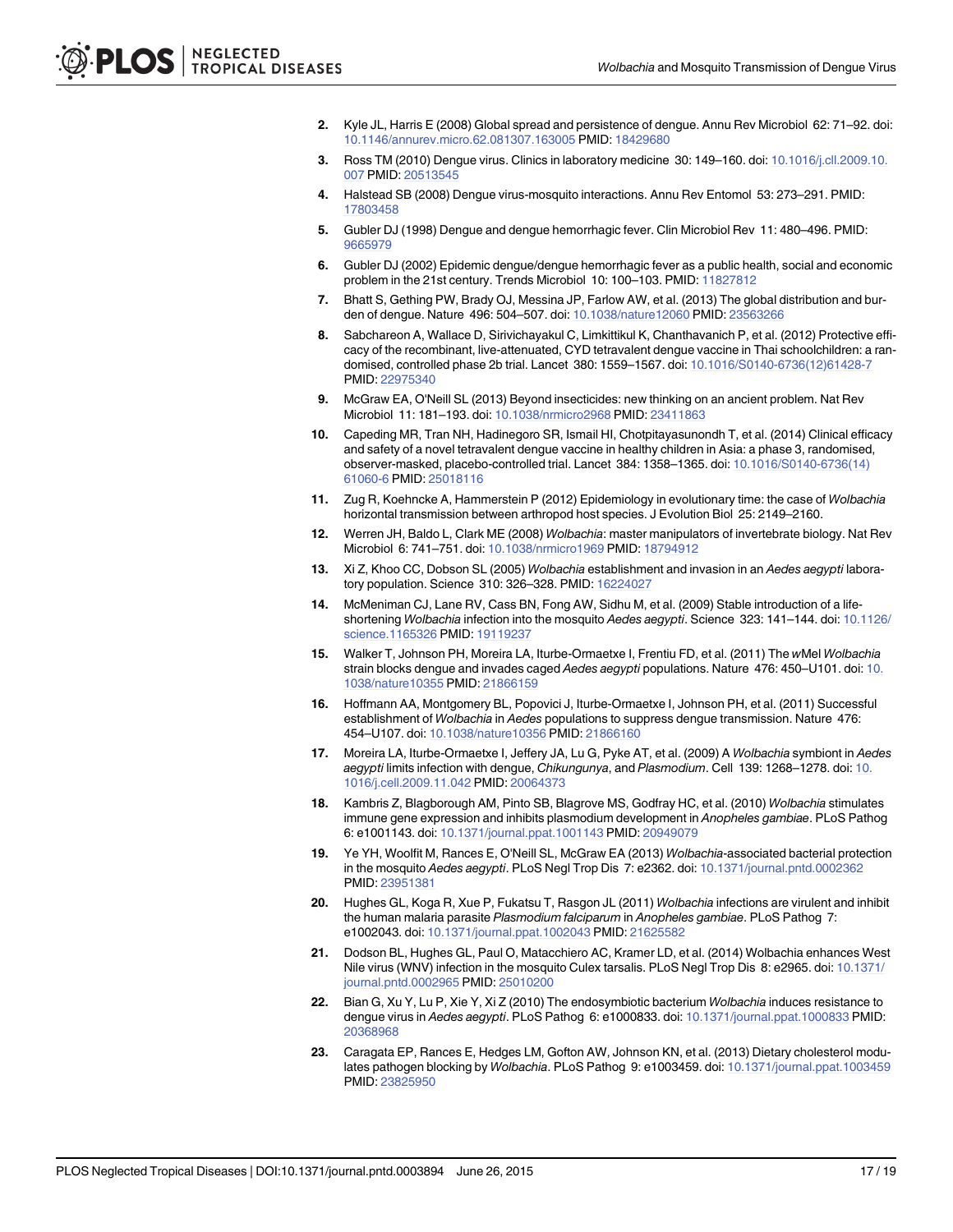- <span id="page-17-0"></span>[24.](#page-2-0) Zhang G, Hussain M, O'Neill SL, Asgari S (2013) Wolbachia uses a host microRNA to regulate transcripts of a methyltransferase, contributing to dengue virus inhibition in Aedes aegypti. Proc Natl Acad Sci U S A 110: 10276–10281. doi: [10.1073/pnas.1303603110](http://dx.doi.org/10.1073/pnas.1303603110) PMID: [23733960](http://www.ncbi.nlm.nih.gov/pubmed/23733960)
- [25.](#page-2-0) Frentiu FD, Zakir T, Walker T, Popovici J, Pyke AT, et al. (2014) Limited Dengue Virus Replication in Field-Collected Aedes aegypti Mosquitoes Infected with Wolbachia. PLoS Negl Trop Dis 8: e2688. doi: [10.1371/journal.pntd.0002688](http://dx.doi.org/10.1371/journal.pntd.0002688) PMID: [24587459](http://www.ncbi.nlm.nih.gov/pubmed/24587459)
- [26.](#page-2-0) Kramer LD, Ebel GD (2003) Dynamics of flavivirus infection in mosquitoes. Adv Virus Res 60: 187–232. PMID: [14689695](http://www.ncbi.nlm.nih.gov/pubmed/14689695)
- [27.](#page-2-0) Macdonald G (1951) The epidemiology and control of malaria. London, New York: Oxford University Press. 201 p. p.
- [28.](#page-2-0) Scott TW, Amerasinghe PH, Morrison AC, Lorenz LH, Clark GG, et al. (2000) Longitudinal studies of Aedes aegypti (Diptera: Culicidae) in Thailand and Puerto Rico: Blood feeding frequency. J Med Entomol 37: 89–101. PMID: [15218911](http://www.ncbi.nlm.nih.gov/pubmed/15218911)
- [29.](#page-2-0) Zompi S, Harris E (2012) Animal models of dengue virus infection. Viruses 4: 62–82. doi: [10.3390/](http://dx.doi.org/10.3390/v4010062) [v4010062](http://dx.doi.org/10.3390/v4010062) PMID: [22355452](http://www.ncbi.nlm.nih.gov/pubmed/22355452)
- [30.](#page-3-0) Ritchie SA, Pyke AT, Hall-Mendelin S, Day A, Mores CN, et al. (2013) An explosive epidemic of DENV-3 in Cairns, Australia. PloS One 8: e68137.
- [31.](#page-3-0) Ye YH, Ng TS, Frentiu FD, Walker T, van den Hurk AF, et al. (2014) Comparative susceptibility of mosquito populations in North Queensland, Australia to oral infection with dengue virus. Am J Trop Med Hyg 90: 422–430. doi: [10.4269/ajtmh.13-0186](http://dx.doi.org/10.4269/ajtmh.13-0186) PMID: [24420782](http://www.ncbi.nlm.nih.gov/pubmed/24420782)
- [32.](#page-3-0) Broom AK, Hall RA, Johansen CA, Oliveira N, Howard MA, et al. (1998) Identification of Australian arboviruses in inoculated cell cultures using monoclonal antibodies in ELISA. Pathology 30: 286–288. PMID: [9770194](http://www.ncbi.nlm.nih.gov/pubmed/9770194)
- [33.](#page-3-0) Hall-Mendelin S, Ritchie SA, Johansen CA, Zborowski P, Cortis G, et al. (2010) Exploiting mosquito sugar feeding to detect mosquito-borne pathogens. Proc Natl Acad Sci USA 107: 11255–11259. doi: [10.1073/pnas.1002040107](http://dx.doi.org/10.1073/pnas.1002040107) PMID: [20534559](http://www.ncbi.nlm.nih.gov/pubmed/20534559)
- [34.](#page-4-0) Rossignol PA, Spielman A (1982) Fluid Transport across the Ducts of the Salivary-Glands of a Mosquito. J Insect Physiol 28: 579–583.
- [35.](#page-4-0) Aitken THG (1977) An in vitro feeding technique for artificially demonstrating virus trans-mission by mosquitoes. Mosq News 37: 130–133.
- [36.](#page-5-0) Kien DTH, Tuan TV, Hanh TNT, Chau TNB, Huy HLA, et al. (2011) Validation of an internally controlled one-step real-time multiplex RT-PCR assay for the detection and quantitation of dengue virus RNA in plasma. J Virol Methods 177: 168–173. doi: [10.1016/j.jviromet.2011.08.002](http://dx.doi.org/10.1016/j.jviromet.2011.08.002) PMID: [21843553](http://www.ncbi.nlm.nih.gov/pubmed/21843553)
- [37.](#page-5-0) Moreira LA, Saig E, Turley AP, Ribeiro JM, O'Neill SL, et al. (2009) Human probing behavior of Aedes aegypti when infected with a life-shortening strain of Wolbachia. PLoS Negl Trop Dis 3: e568. doi: [10.](http://dx.doi.org/10.1371/journal.pntd.0000568) [1371/journal.pntd.0000568](http://dx.doi.org/10.1371/journal.pntd.0000568) PMID: [20016848](http://www.ncbi.nlm.nih.gov/pubmed/20016848)
- [38.](#page-12-0) Forrester NL, Guerbois M, Seymour RL, Spratt H, Weaver SC (2012) Vector-borne transmission imposes a severe bottleneck on an RNA virus population. PLoS Pathog 8: e1002897. doi: [10.1371/](http://dx.doi.org/10.1371/journal.ppat.1002897) [journal.ppat.1002897](http://dx.doi.org/10.1371/journal.ppat.1002897) PMID: [23028310](http://www.ncbi.nlm.nih.gov/pubmed/23028310)
- [39.](#page-13-0) Richardson J, Molina-Cruz A, Salazar MI, Black Wt (2006) Quantitative analysis of dengue-2 virus RNA during the extrinsic incubation period in individual Aedes aegypti. Am J Trop Med Hyg 74: 132–141. PMID: [16407358](http://www.ncbi.nlm.nih.gov/pubmed/16407358)
- [40.](#page-13-0) Choy MM, Ellis BR, Ellis EM, Gubler DJ (2013) Comparison of the mosquito inoculation technique and quantitative real time polymerase chain reaction to measure dengue virus concentration. Am J Trop Med Hyg 89: 1001–1005. doi: [10.4269/ajtmh.13-0100](http://dx.doi.org/10.4269/ajtmh.13-0100) PMID: [24019432](http://www.ncbi.nlm.nih.gov/pubmed/24019432)
- [41.](#page-13-0) Chan M, Johansson MA (2012) The incubation periods of Dengue viruses. PloS one 7: e50972. doi: [10.1371/journal.pone.0050972](http://dx.doi.org/10.1371/journal.pone.0050972) PMID: [23226436](http://www.ncbi.nlm.nih.gov/pubmed/23226436)
- [42.](#page-14-0) Salazar MI, Richardson JH, Sanchez-Vargas I, Olson KE, Beaty BJ (2007) Dengue virus type 2: replication and tropisms in orally infected Aedes aegypti mosquitoes. BMC microbiol 7: 13. PMID: [17331254](http://www.ncbi.nlm.nih.gov/pubmed/17331254)
- [43.](#page-14-0) Weaver SC, Scott TW, Lorenz LH, Repik PM (1991) Detection of eastern equine encephalomyelitis virus deposition in Culiseta melanura following ingestion of radiolabeled virus in blood meals. Am J Trop Med Hyg 44: 250–259. PMID: [1674647](http://www.ncbi.nlm.nih.gov/pubmed/1674647)
- [44.](#page-14-0) Weaver SC, Scott TW, Lorenz LH (1990) Patterns of Eastern Equine Encephalomyelitis Virus-Infection in Culiseta-Melanura (Diptera, Culicidae). J Med Entomol 27: 878–891. PMID: [1977915](http://www.ncbi.nlm.nih.gov/pubmed/1977915)
- [45.](#page-14-0) Nguyet MN, Duong TH, Trung VT, Nguyen TH, Tran CN, et al. (2013) Host and viral features of human dengue cases shape the population of infected and infectious Aedes aegypti mosquitoes. Proc Natl Acad Sci U S A 110: 9072–9077. doi: [10.1073/pnas.1303395110](http://dx.doi.org/10.1073/pnas.1303395110) PMID: [23674683](http://www.ncbi.nlm.nih.gov/pubmed/23674683)